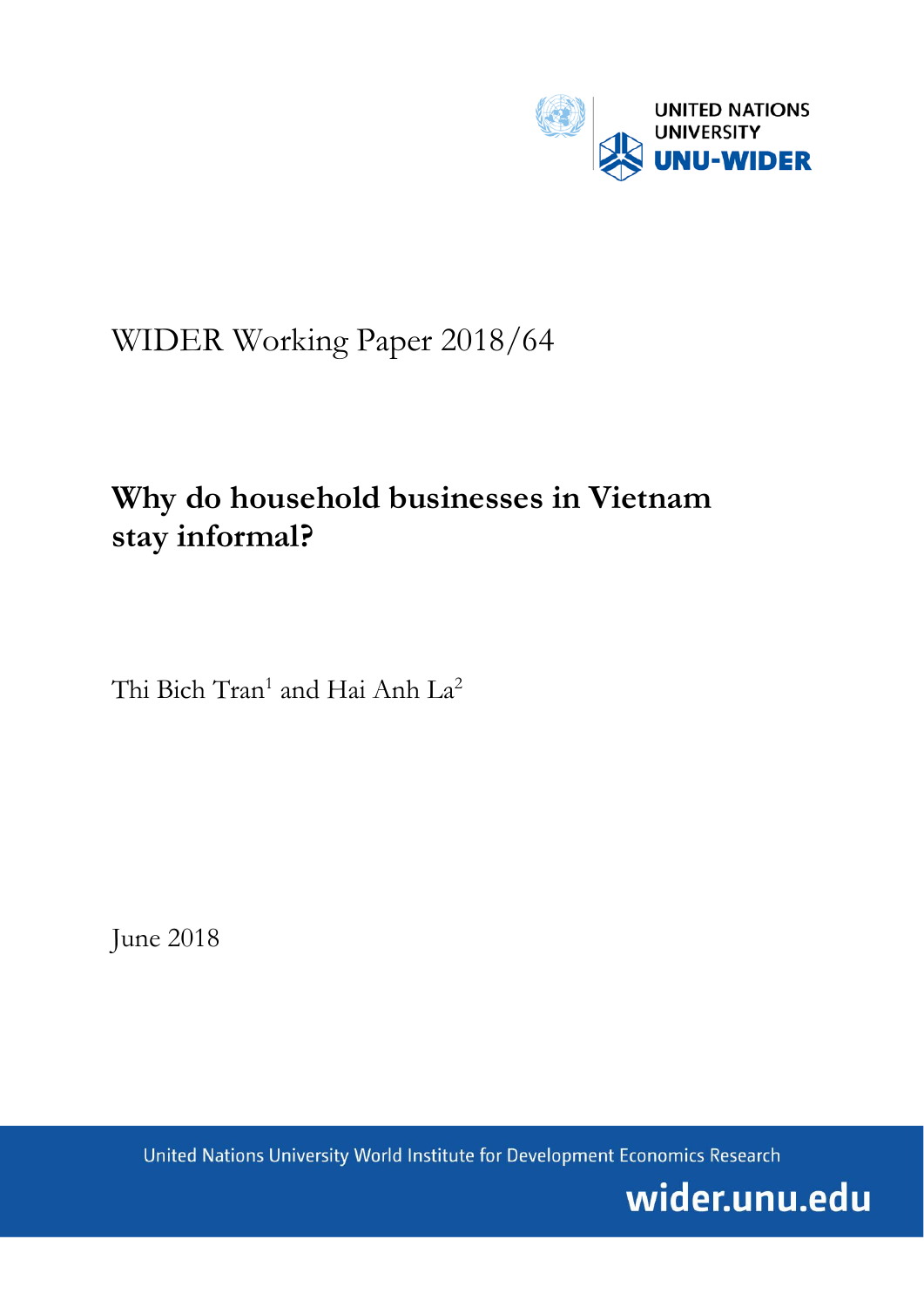**Abstract:** Using unbalanced panel data from the small and medium enterprise surveys in Vietnam in 2005, 2007, 2009, 2011, 2013, and 2015, this paper investigates factors associated with informality in Vietnam. We assume that household businesses, especially the top tier firms, become formal either because they perceive benefits of formalization such as an increase in the household performance, or because they want to escape bribes and harassment. Using the random effects model with controlling for the pre-formalization trends, our results show that productive household businesses stay informal because net costs from tax payment may surpass net benefits from formalization. Moreover, government controls do not promote formalization, especially among the 'upper' tiers of informal households. Our findings raise a suspicion of collusion corruption between informal households in the top tiers and government tax officials. This opens room for future qualitative and quantitative studies to investigate collusion corruption as a determinant of informality in developing countries.

**Keywords:** formalization, informal sector, Vietnam **JEL classification: I24, N85, O17**

This study has been prepared within the UNU-WIDER project on 'Structural transformation [and inclusive growth in Viet Nam'.](https://www.wider.unu.edu/node/372) 

Copyright © UNU-WIDER 2018

Information and requests: publications@wider.unu.edu

ISSN 1798-7237 ISBN 978-92-9256-506-0 <https://doi.org/10.35188/UNU-WIDER/2018/506-0>

Typescript prepared by Ans Vehmaanperä.

The United Nations University World Institute for Development Economics Research provides economic analysis and policy advice with the aim of promoting sustainable and equitable development. The Institute began operations in 1985 in Helsinki, Finland, as the first research and training centre of the United Nations University. Today it is a unique blend of think tank, research institute, and UN agency—providing a range of services from policy advice to governments as well as freely available original research.

The Institute is funded through income from an endowment fund with additional contributions to its work programme from Finland, Sweden, and the United Kingdom as well as earmarked contributions for specific projects from a variety of donors.

Katajanokanlaituri 6 B, 00160 Helsinki, Finland

The views expressed in this paper are those of the author(s), and do not necessarily reflect the views of the Institute or the United Nations University, nor the programme/project donors.

<sup>1</sup> Faculty of Statistics, National Economics University, Hanoi, Viet Nam, corresponding author: [bichtt@neu.edu.vn;](mailto:bichtt@neu.edu.vn) <sup>2</sup> NATSEM, University of Canberra, Australia.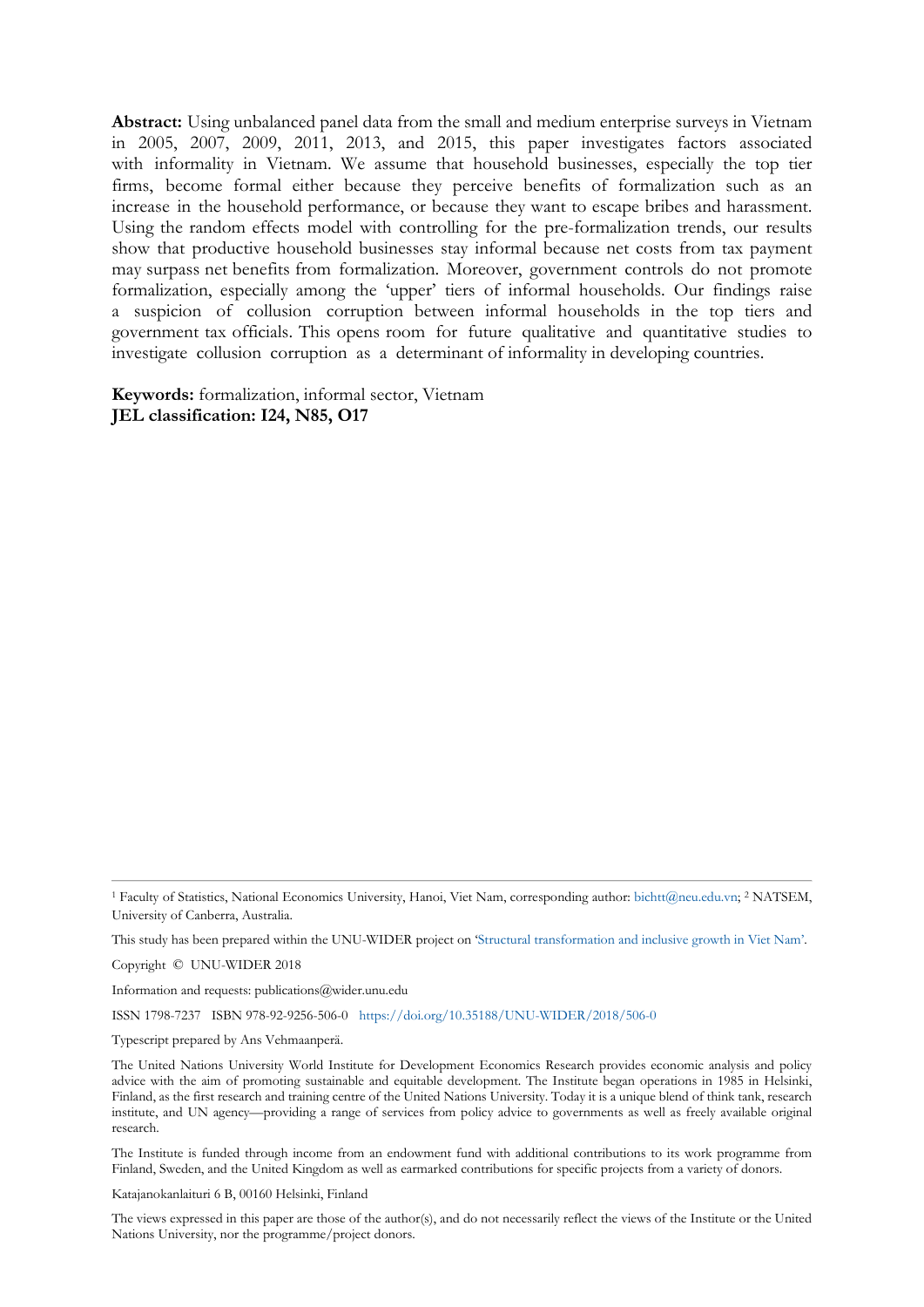### **1 Introduction**

In spite of the benefits of formalization such as the improvement in firms' profits and customer base, better access to infrastructure and other public goods, and protection from corruption (Boly, 2017; Cling et al., 2012; Demenet et al., 2016; Fajnzylber et al., 2011; McKenzie and Sakho, 2010; Rand and Torm, 2012a), the informal sector remains large (La Porta and Shleifer, 2014; Williams et al., 2016). This sector is observed with a heterogenous structure which is composed of 'lower' tiers of vulnerable workers with low levels of education and 'upper' tiers of high earnings and skilled employers. The informal sector is also perceived as a weakness in economic development (Loayza, 1996; C. Nguyen et al., 2013) with tax erosion (Dabla-Norris et al., 2008), the unequal playing field for firms which comply with regulations (Tenev et al., 2003), and the disadvantages for employees working without social security. Therefore, the identification of the factors associated with informality and formalization becomes a desirable policy goal.

Theories explaining the existence of the informal sector can be classified into two categories. The first strand of the literature attributes burdens of regulations as a catalyst for the prevalence of informal activity among 'lower' tiers of the sector (Rauch, 1991; Loayza, 1996; Marcouiller and Young, 1995; Azuma and Grosman, 2002). Avoiding heavy regulatory burdens—including tax, labor regulations, and entry costs—is therefore recommended (Nelson and De Bruijn, 2005; T. Nguyen, Verreynne, and Steen, 2014). However, there may be another primary reason: informal employers are too weak to have incentives to formalize (Cunningham and Maloney, 2001; Fajnzylber et al., 2011; Günther and Launov, 2012).

The second strand of the literature focuses on the quality of the legal system as one of the determinants which induce informality (Tenev et al., 2003; Dabla-Norris et al., 2008; Fajnzylber et al., 2009; Soto, 1989). Among them, Dabla-Norris et al. (2008) find different effects of regulatory burdens on the size of informality across countries. They show that while a heavier burden of regulations correlates positively with the size of the informal sector in countries with a weak rule of law, such an effect may not happen in countries with better legal quality. In addition, De Andrade et al. (2014) reveal that firms are forced to register by government interventions in countries with a weak rule of law.

Our research is motivated by these legal system-related findings and the literature on the 'exit' view that recognizes an informal firm as a decision-maker considering net benefits of formalization. For these firms, the evasion of tax and social security costs for labour are perceived as benefits. They will persist in the informal sector as long as these benefits are higher than the costs that they pay for their illegal action (Rand and Tarp, 2012). In addition, in Viet Nam, collusion corruption, or a handshake, between household businesses and government tax officials for personal gains at the expenses of the state is very common (Giang et al., 2016). It may provide one of many explanations why a household prefers to stay informal given its profit maximization function.

In this paper, we look at determinants explaining why household businesses, with a particular focus on those in the 'top' tiers, stay informal. There are two reasons for paying more attention to the 'top' tier. First, only these households can consider costs and benefits of formalization whereas businesses in the 'lower' tier are too weak to afford the cost of formalization (Cling et al., 2012). Second, while empirical evidence (Demenet et al., 2016) and our descriptive statistics show that formalized businesses often belong to the 'upper' tier, a significant proportion of businesses in this spectrum of the informal sector remains informal. We contribute to the literature by focusing on the legal system-related reasons, especially regarding tax evasion and government controls, and their effects on formalization in Viet Nam. It should be noted that in this research the division of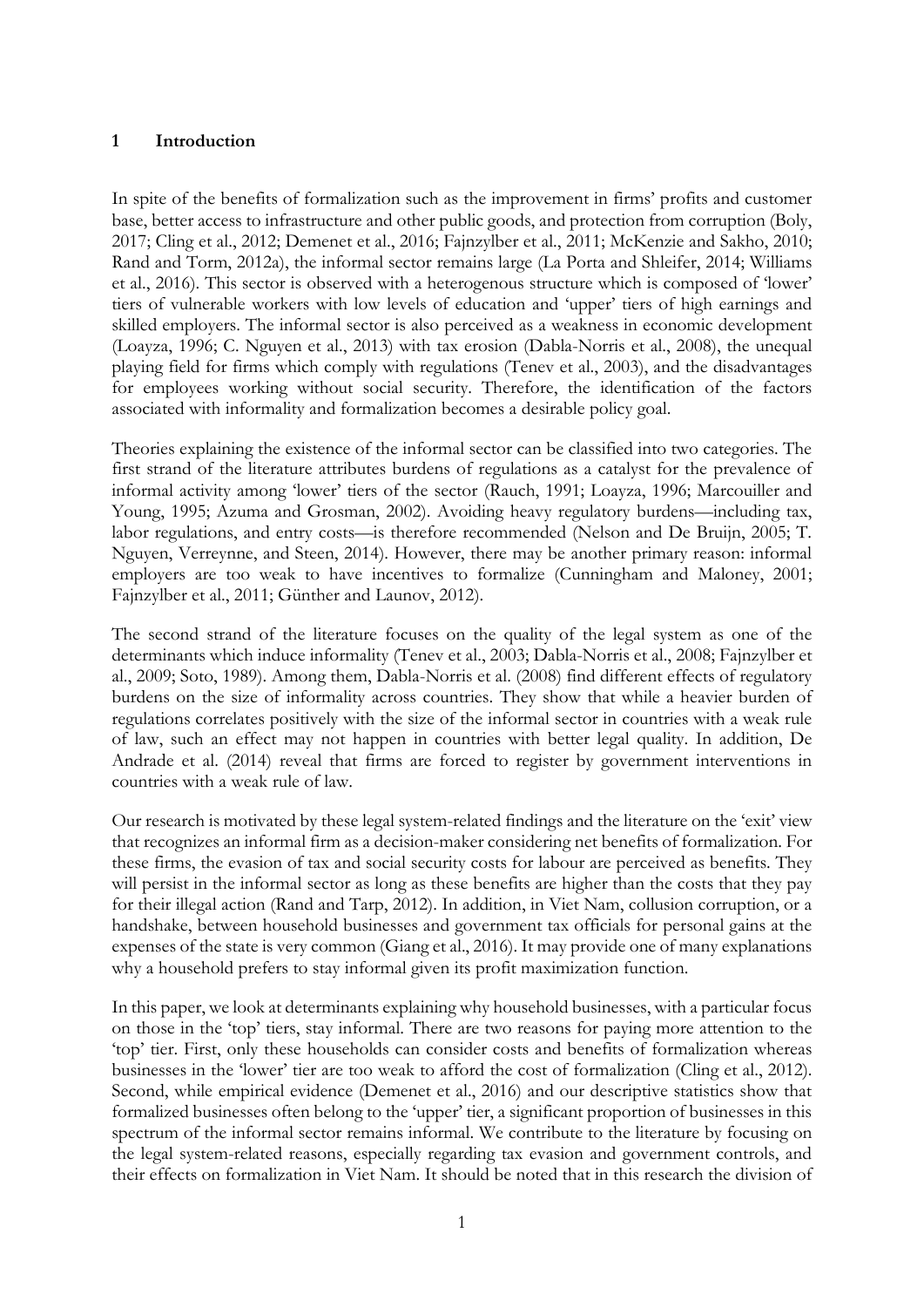household businesses into 'lower' and 'upper' tiers is based on households' revenues. This classification is closely related to the entrepreneurs' ability, as empirical evidence shows that businesses with higher value added and profits are run by more educated owners and have more workers (Rand and Torm, 2012a; Nguyen et al., 2013; Boly, 2017).

Because most of the informal firms in Viet Nam are household businesses, we limit our study to the household sector. According to Vietnamese laws, all non-farm household businesses which employ up to 10 employees and have one establishment have to register for a business license and a tax code. The exemption is for households which earn less than a certain amount and mobile street vendors including motorbike taxis (xe om) (Decree 88/2006/ND-CP). However, because only very few household businesses have an income less than this threshold, they generally should be registered (Cling et al., 2012). Nevertheless, in practice the informal sector in Viet Nam is prevalent, not only among the 'lower' but also in the 'upper' tiers.

The remainder of our paper is organized as follows. Section 2 overviews the existing literature on the heterogeneity of the informal sector and its associated factors. In Section 3 we describe the dataset and discuss the analytical approach. Section 4 presents the main empirical results and Section 5 concludes.

# **2 Literature review**

Since the work of Maloney (2004), the literature has converged into unanimous consensus on the heterogeneity of informality in developing countries. Accordingly, informal workers are classified from the 'lower' to the 'upper' tiers of the informal labour market spectrum, and their existence is observed as the last resort and as the preference of workers. The last resort view considers informal workers as those in the 'lower' tiers who could not find a job in the formal sector, then escape unemployment by working involuntarily in the informal sector (Harris and Todaro, 1970; Lewis, 1954). The preference view argues that informal employment is the choice of workers in the 'upper' tiers given their profit and utility maximization (Hart, 1973; Levenson and Maloney, 1998).

Empirical evidence on the issue of heterogeneity of informality can be found for the case of Mexico (Cunningham and Maloney, 2001), Côte d'Ivoire (Günther and Launov, 2012), and Viet Nam (Cling et al., 2012; T. Nguyen et al., 2014). Often, the literature finds at the lowest level of the informal labour market segmentation poorly educated, unskilled, and vulnerable employees. For these people, entry barriers to the formal sector do not matter given their inability (Cunningham and Maloney, 2001). They are not generally able to afford the costs of formalization (Cling et al., 2012; Demenet et al., 2016; Nelson and De Bruijn, 2005). They have no choice but to stay informal for surviving. Therefore, instead of losing constraints, development policies need to identify disadvantages that they face and focus on helping these people for the objective of inclusive growth.

Within this 'lower' tier of informal employment, Roubaud (1994) and Bacchetta et al. (2009) present two approaches that segment the informal labour market into further detail. The 'dualist' approach considers the informal sector as the residual component of the market, which is entirely unrelated to the formal economy. On the other hand, the 'structuralist' approach focuses on the interdependencies between the informal and the formal sector (Moser 1978, Portes et al.1989). According to the 'structuralist' approach, when young people start up as small informal businesses, they might have interaction with the formal sector and are eager to transform into the formal status. Moreno-Monroy (2012) argues that when formal and informal firms take part in the value chain through backward and forward linkages, and if informal enterprises undertake part of the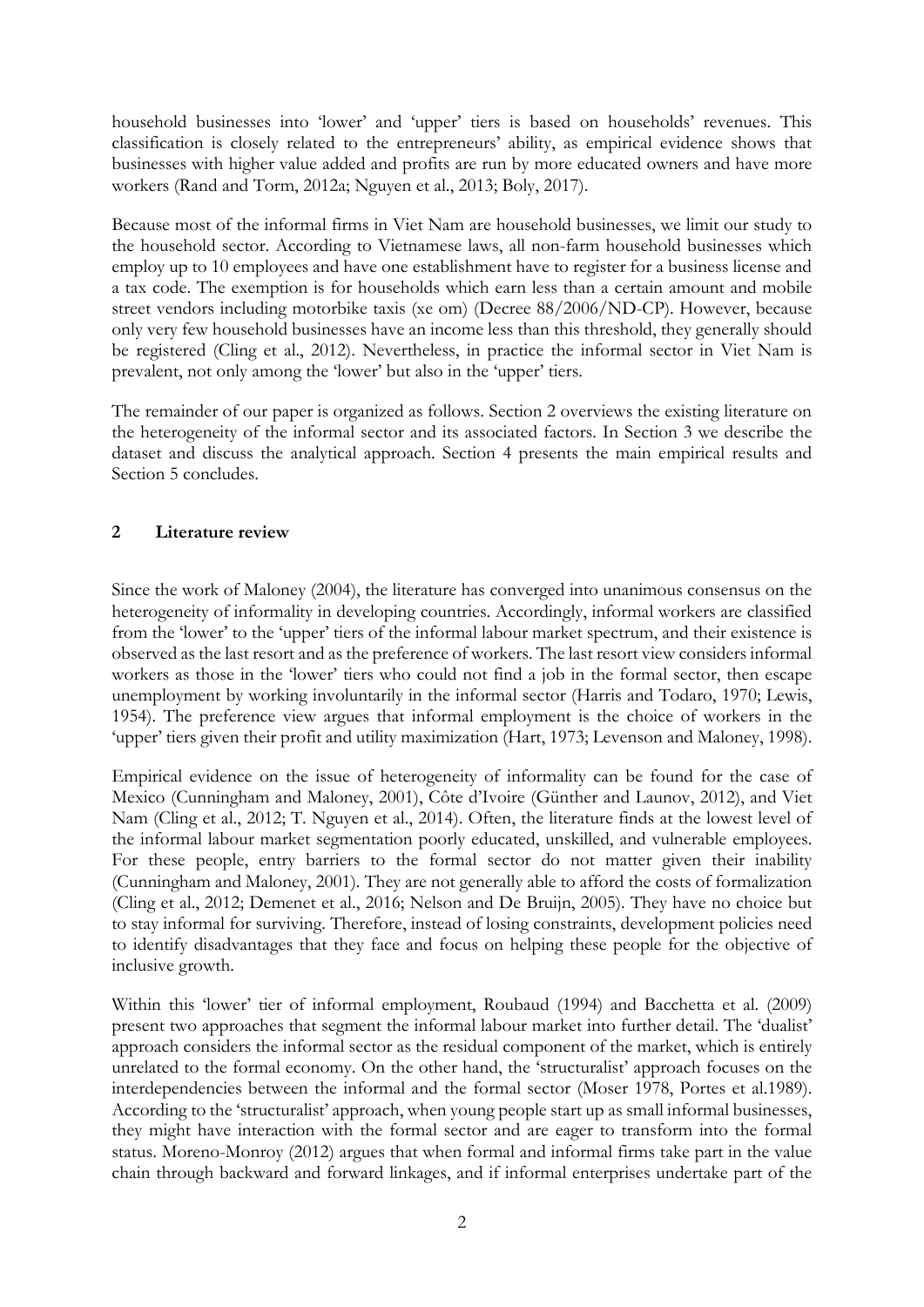production process of formal enterprises through sub-contracting, benefits such as productivity and wages could occur. This more detailed classification implies that regulatory burdens may impede firms in the higher end of the 'lower' tiers to formalize.

In the heterogeneous informal labour market, the 'upper' tier of informal employment comprises successful and voluntary entrepreneurs. As indicated in the literature, those people select the informal sector as their preferences and their earnings are as high as salaried workers in the formal sector (Cross, 2000; Rand and Torm, 2012b; Snyder, 2004). Despite empirical evidence on the benefits of formalization such as increases in profits and investment (Rand and Torm, 2012), customer base (McKensie and Sakho, 2010), access to information and protection from corruption (Cling et al, 2012), government assistance (Nguyet et al., 2013 and the cost of informality (Tenev et al., 2003), these entrepreneurs stay informal. Regulation burdens are often cited as the main reasons for the existence of informal households in these 'upper' tiers. Rauch (1991), Loayza (1994), Marcouiller and Young (1995), and Azuma and Grosman (2002) show that high tax and regulation burdens are the determinants of informality while entry costs (Auriol and Warlters, 2005), labour regulations (Friedman et al., 2000; Johnson et al., 1997; Botero et al., 2004), and financial constraints (Straub, 2005) are identified as obstacles for formalization.

As informality is partly seen as a weakness in economic development (Loayza, 1996; C. Nguyen et al., 2013) with tax erosion (Dabla-Norris et al., 2008), the unequal playing field for firms which comply with regulations (Tenev et al., 2003), and the disadvantages of employees working with no social security, identifying factors associated with informality and formalizing the sector is a desirable policy goal. However, formalization mainly belongs to the 'upper' tiers of the informal labour market segmentation, and the degree of transition depends on several factors including businesses' characteristics and the macroeconomic environment. For instance, Tenev et al. (2003) and Dabla-Norris et al. (2008) find that the quality of the legal system is a critical determinant of informality while Demenet et al. (2016) reveal that micro-enterprises decide to operate in a more competitive environment.

In Viet Nam, heterogeneity in informal household businesses is very common. The majority of the sector comprises of small and weak informal businesses. Households in this 'lower' tier tend to be run by old entrepreneurs, with low levels of education and technical skills. They also have weak social capital and productivity. Household businesses in this group have no incentive to register their businesses. Their informal status can be explained by either their lack of knowledge of laws or lack of control from the government. Most of small informal businesses feel they are ignored by the government (Cling et al., 2012).

The 'upper' tiers of the informal sector include younger and higher educated employers. Households belonging to this group are more modern with high electronic access. They achieve the highest level of productivity and efficiency and have more opportunities to grow (C. Nguyen et al., 2013). Formalization mostly happens among household businesses at the 'upper' tiers (Demenet et al., 2016; C. Nguyen et al., 2013). Tax and regulation burdens, as well as the level of access to resources, affect the firm informality (Tenev et al. 2003). Cling et al. (2010; 2012) find that a business size, income, and professional premises, access to information, large customer base, and protection from corruption are positively and significantly correlated with its registration decision. Moreover, the education level of entrepreneurs influences their behaviour when working under regulations.

In this paper, we will unveil factors associated with the formal/informal status of micro firms in Viet Nam. According to qualitative studies from Cling et al. (2012) and Rand and Torm (2012a), there are two types of registered households. The first is composed of households that are encouraged by their perception of benefits of formalization such as an increase in the probability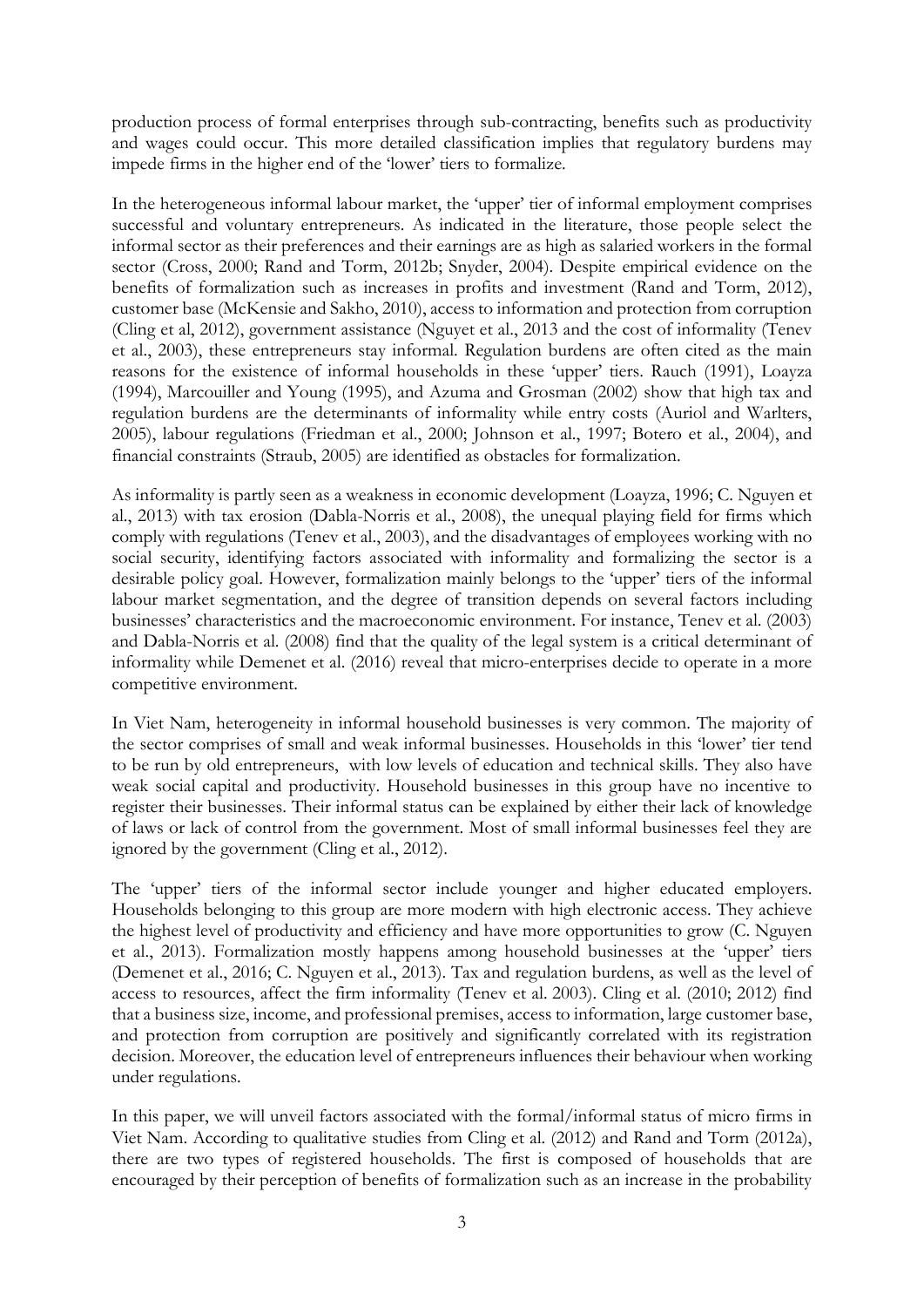of accessing formal credits and public facilities (Rand and Torm, 2012a). The second type includes businesses which want to avoid harassment and bribes from state officials (Cling et al., 2012). Therefore, in addition to the characteristics of households and household owners, we examine the quality of the legal system, tax evasion, corruption behaviours, and government controls on informality in Viet Nam.

The recent literature has focused on the link between corruption and firm informality. Dabla-Norris et al. (2008) investigate this correlation using cross-country micro-firm data from China, India, Brazil, Indonesia, and Russia. They find that informality is positively correlated with corruption. Similar results are found for the case of Viet Nam (Tenev et al., 2003). On the other hand, Rand and Tarp (2012) discover that informality is negatively associated with bribe incidence. They then argue that the informal status helps firms easily hide their visibility. Nevertheless, none of these above studies distinguish between two types of corruptions: extortion (corrupt practices which household businesses are exposed to) and collusion (corrupt acts they actively engage in) and the reason may be lack of data.

Dang et al. (2016) are amongst the first persons who separate two types of corruption while investigating corruption in the formal household businesses in relationship to business formalization, tax compliance, and access to information and capital in Viet Nam. They find that while extortion in the form of requests for bribes seemed to be low, hidden extortion is quite widespread, especially in the tax area. It is quite common in the business sector that business owners have incentives to collude with state officials for personal gains at the expenses of the state. Using cross-sectional household data in the two biggest cities in Viet Nam, Hanoi and Ho Chi Minh City in 2007, Cling et al. (2012: 649) reveal that while household businesses express their incentives of registration to avoid corruption, they are in fact the hardest hit by corruption.

These above findings from the literature for the case of Viet Nam induce us to hypothesize that collusion corruption is one of the factors that cause self-employed entrepreneurs in the 'upper' tiers of informal employment to stay informal even if they are subject to being registered. If informal households can collude with tax officials for personal benefits, they will not formalize. Although we do not have information to evaluate whether tax evasion arises from collusion or extortion corruption, we can evaluate whether benefits from tax payment are correlated with the size of informality in Viet Nam.

## **3 Data and the analytical framework**

In this paper, we use panel dataset from the Small and Medium Enterprise (SME) surveys conducted every two years by the Central Institute for Economic Management of Viet Nam and the University of Copenhagen in 2005, 2007, 2009, 2011, 2013, and 2015. The SME surveys use a stratified sampling approach to sample formal enterprises and registered households in ten cities and provinces of Viet Nam. The sampling frame for formal enterprises and registered households is selected from the enterprise censuses of the General Statistics Office of Viet Nam. Informal household businesses, which were included in the SME surveys, were sampled randomly by the enumerator in surveyed districts. Therefore, it is worth noting that the sample of informal household businesses may not be entirely representative of the informal sector in Viet Nam (see Rand and Torm (2012a) for more details about the surveys).

As mentioned above, most of the informal firms in Viet Nam have household status, and we limit our study to the household sector. The 15th International Conference of Labour Statisticians defines an Informal Household Business as a household which sells parts of its products, has no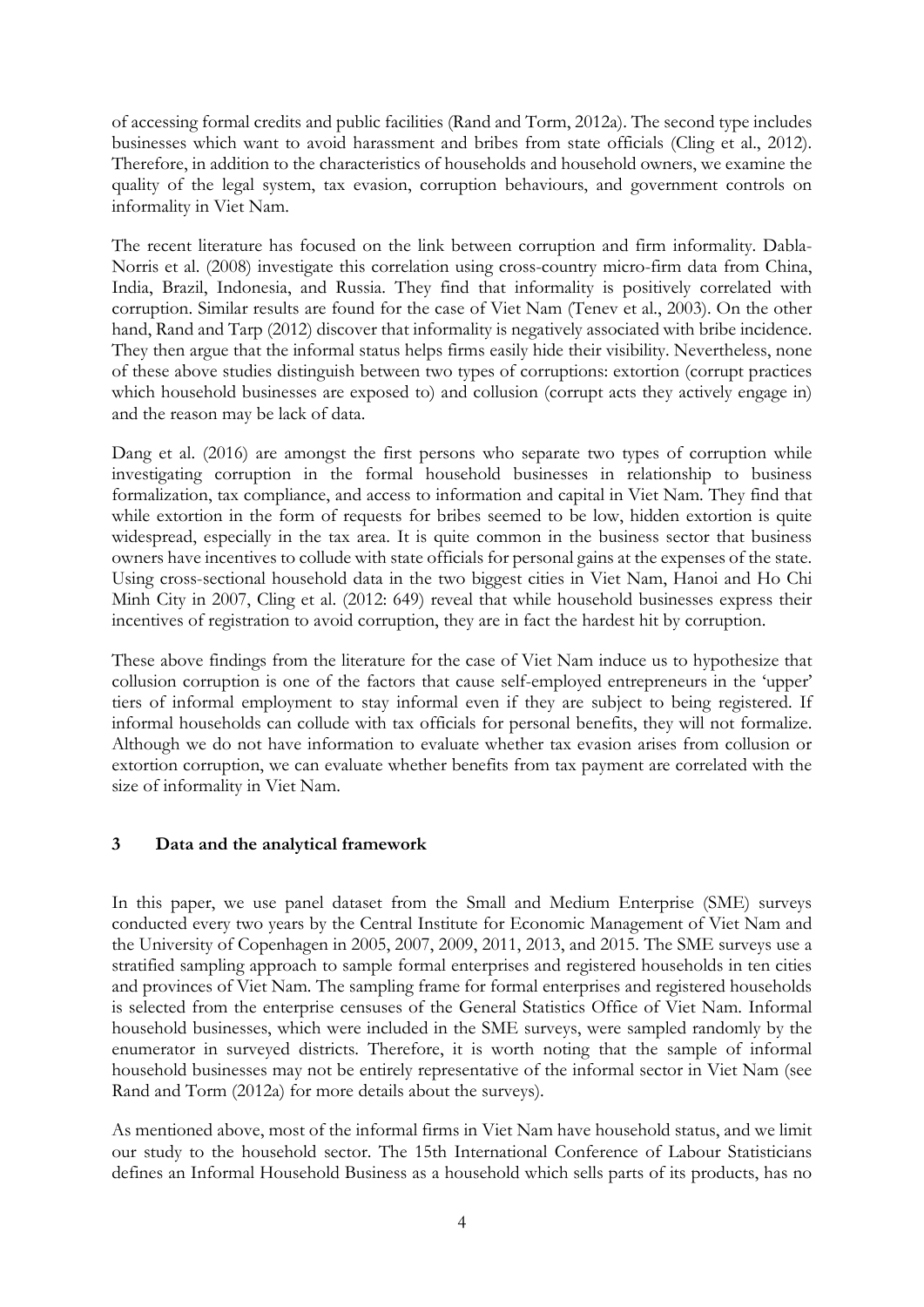Business Registration Certificate, and has a small size regarding the number of employees (Hussmanns, 2004b). The size varies across countries (Hussmanns, 2004a). In Viet Nam, this threshold is set up to ten workers. Households using more than ten workers have to register under the Enterprise Law (Decree 88/ND-CP). According to Vietnamese laws, all non-farm household businesses which employ up to ten employees and have one establishment need to register with the exemption of two types: (i) those who earn less than a certain amount set at district level (usually the minimum wage stipulated by the law)<sup>[1](#page-6-0)</sup> and (ii) mobile street vendors including motorbike taxis (xe om) (Decree 88/2006/ND-CP). Moreover, within ten days since it has obtained a Business Registration Certificate (BRC), a household needs to register for a tax code at the local tax office (Article 22, Tax management law).

Under the first criteria (that households with an income above the minimum wages need to register), and using data from representative informal households surveys in Hanoi and Ho Chi Minh City in 2007-2009, Cling et al. (2012) show that 95 per cent of Informal Household Businesses (IHBs) should register in both cities. If adding the second criteria (that a household business should have a fixed premise), the share of informal households drops to 70 per cent. This result implies that almost all IHBs in Viet Nam should register under the laws. Nevertheless, IHBs account for 81.5 per cent of the total household businesses in [2](#page-6-1)007 (Cling et al., 2011).<sup>2</sup>

Among household businesses which are registered, many households have a business registration certificate but do not have a tax code (Rand and Torm, 2012a). On the other hand, some have a tax code but do not have a business registration certificate (Demenet et al., 2016). This is because the tax office still provides a household with a tax code for the purpose of tax collection even when a household does not have a business registration certificate (Cling et al., 2012). This fact is understandable because a household business applies for a business registration certificate at the district registration office while their request for a tax code is submitted to the tax office. Until now, these two systems of registration have been separated in Viet Nam. Therefore, under regulations, a firm is formal if it has either a business registration certificate or a tax code. In this article, we define formal household businesses as those who have a tax code.<sup>[3](#page-6-2)</sup>

Our unbalanced panel sample for the descriptive section includes all household businesses with at least two observations during the studying period. This sample covers always-formal businesses (976 or 41.8 per cent of the total), switched firms (933 or 39.9 per cent of the total) and alwaysinformal firms (427 or 18.3 per cent of the total). We limit the sample to only informal and switching businesses for the shake of identifying the reasons behind formalization within the informal sector. It means that the final sample only covers firms that were under informal status at the start of the interviews. These 1,360 informal businesses at the starting points form a panel

-

<span id="page-6-0"></span> $1$  Before 2015, the threshold above which a household has to pay taxes is set up by the local government at the district level, and this threshold cannot be below the minimum wage stipulated by the law. Therefore, this limit depends on the discretion of the local government. Since 2015, the amendment of the Tax Law has set up taxes of households on revenue and families do not have to pay taxes if their revenue is below 100 million VND per year (Tax Law number 71/2014/QH13).

<span id="page-6-1"></span><sup>&</sup>lt;sup>2</sup> Using data on informal household businesses from the Vietnam Establishment Census carried out by the General Statistics Office of Viet Nam in 2012 (the census covers all fixed location businesses (household businesses), production establishments (enterprises), administrative organizations, and political and non-profit associations (GSO, 2013)), we calculate the proportion of informal household businesses in the household sector. The share is 63 per cent. We think that this drop is not mainly related to changes over time but may be due to different ways of defining informal household businesses. In our data, an informal household business needs to match both the criteria: not registering and having fixed premise, while we think Cling et al. (2011) use only the first criteria.

<span id="page-6-2"></span><sup>&</sup>lt;sup>3</sup> In the SME data, the number of households having only a business registration certificate is almost the same as those having a tax code.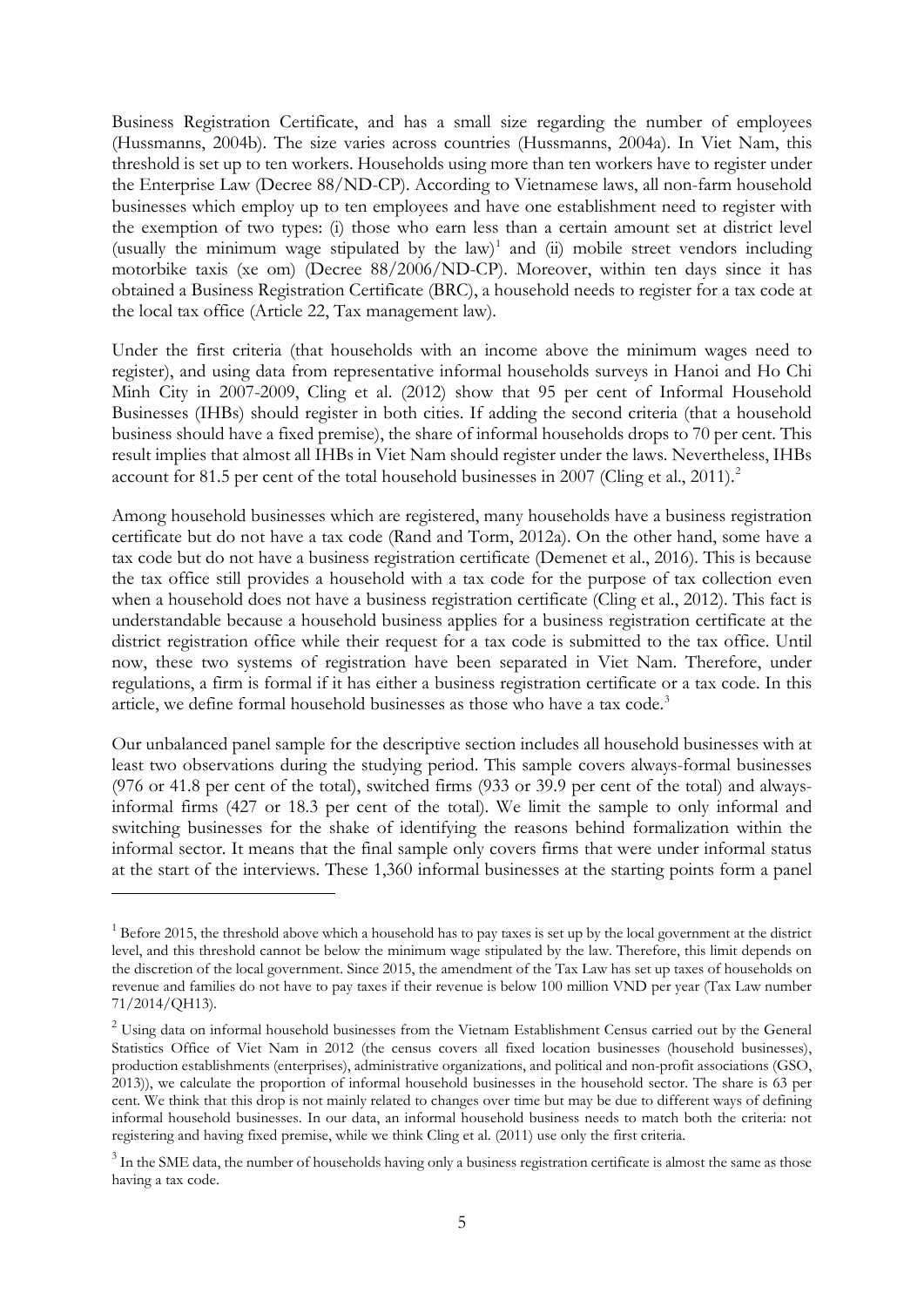of 5,424 observations. Out of these businesses, 28.2 per cent have observations in all six surveys, 10.4 per cent have five observations, 15.7 per cent have four observations, 22 per cent have three observations, and 23.5 per cent have two observations.

Our purpose in this paper is to examine factors associated with the status of informality in Viet Nam. As indicated in Section 2, households remain informal if either they are too weak or they can evade taxes. Furthermore, formalized households may include businesses that can perceive the benefits of formalization such as an increase in the household performance, or may include businesses which want to escape bribes and harassment. For the first type of formalization, we investigate the impacts of formalization on households' performance and tax payment. For the second type of formalization, we use the probit model to examine the effects of government controls and bribes on the household decision of registering.

To examine the impacts of formalization on household performance and tax payment, we follow the method proposed by Boly (2017). The benefits of formalization on household performance and tax payment can be estimated using the following equation:

$$
y_{it} = \beta_0 + \beta_1 F_{it} + \beta_2 N S_i + \beta_3 X_{it} + \lambda_i + \gamma_t + \epsilon_{it}
$$
\n<sup>(1)</sup>

where the dependent  $y_{it}$  represents revenue (in logarithm form), taxes and fees (in logarithm form) and ratio of taxes to revenue of firm i at time t. To take into account the time and provincial differences in prices and living costs, both revenue and taxes are converted into values of year 2015 using the spatial cost of living index (SCOLI). The main variable  $F_{it}$  is a dummy which is equal to 1 if the household is identified as formal at any point of time on the panel and 0 otherwise. Similar to Boly's (2017) method, we create a non-switcher variable  $NS<sub>i</sub>$  which equals to 1 for all years if the businesses remained informal through these surveys, and 0 if an informal business has become formalized at any time during the study period. With the construction method as above,  $NS<sub>i</sub>$  can capture firm-type time-invariant unobservable differences between non-switchers and switchers while  $F_{it}$  captures the net effect of formalization. We apply the random effects model for this equation due to the time-constant nature of the non-switcher variable. We run this model over the whole panel sample and among top tier informal households. The top tier informal household businesses are identified as the top 10 per cent among all household businesses at any time before formalization during the survey period.

The literature which studies the benefits of formalization can be split into two types: experimental and non-experimental approaches. Experimental studies involve the use of randomized control trials and often show that the costs of formalization outweigh the benefits (Boly, 2017; McCaig and Nanowski, 2017). On the other hand, almost all non-experimental studies which use either cross-sectional analysis (Fajnzylber et al., 2009, 2011; McKenzie and Sakho, 2010; Monteiro and Assunção, 2012,) or panel data (Boly, 2017; Demenet et al., 2016; Rand and Torm, 2012a) reveal the benefits of formalization. For instance, Rand and Torm (2012a) report an increase in profits of 12 to 16 per cent, Demenet et al. (2016) show a growth of 20 per cent in value added while Boly (2017) report an increase in profit and value added of 9 to 11 per cent due to formalization in Viet Nam. The only exceptional case is the study of McCaig and Nanowski (2017) who use doubledifference methods and data from Vietnam Household Living Standards Surveys. They find that registering is not accompanied by an increase in profits and other performance outcomes. They therefore suggest that controlling for the trend of pre-formalization period is crucial to unveil the *'de facto'* effects of formalization.

The reason for controversial results from the non-experimental approach may come from the fact that the decision to formalize is endogenous. Formalized or switched firms may not be comparable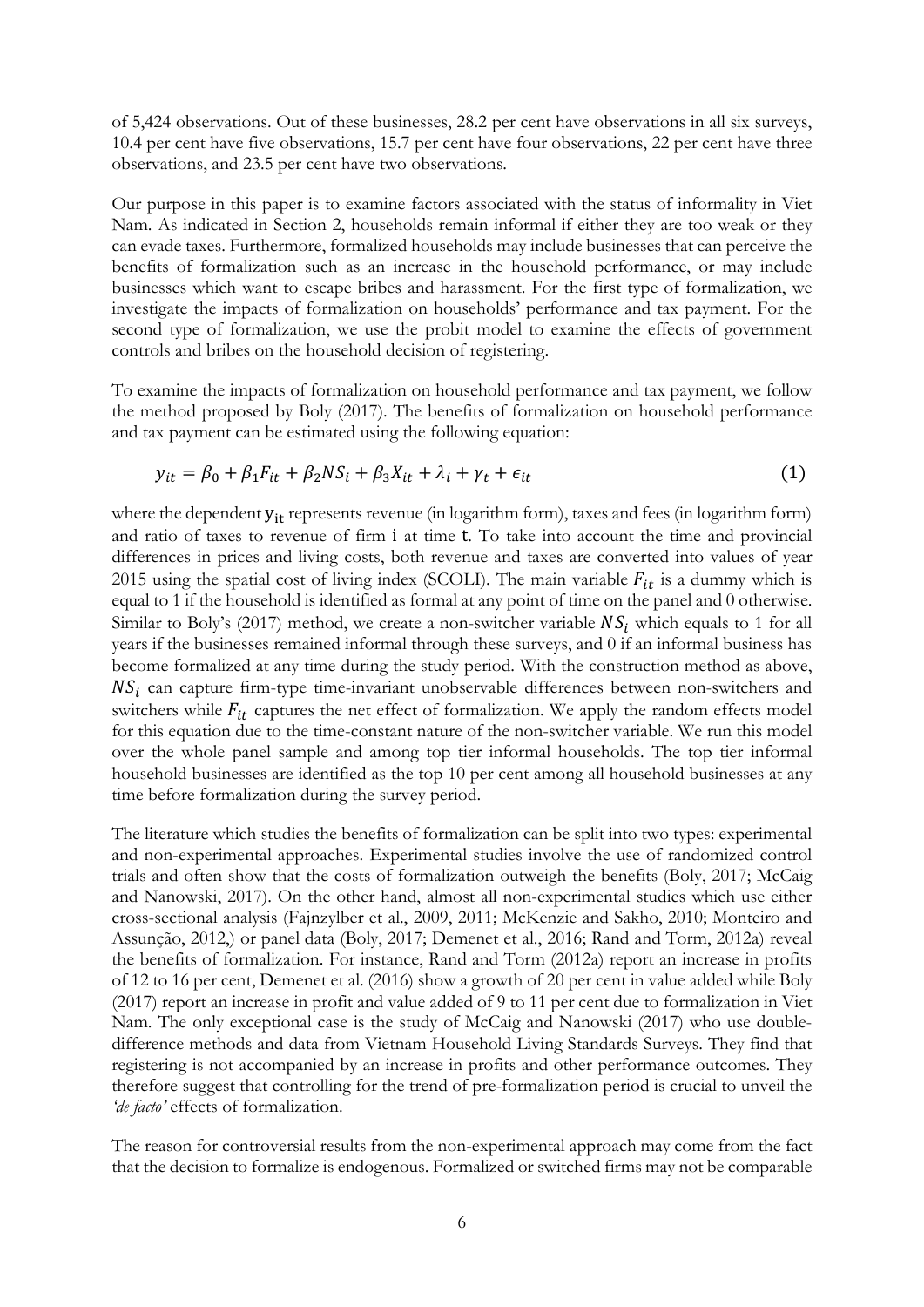to non-switchers due to unobserved heterogeneity. As indicated by McCaig and Nanowski (2017), while household fixed-effects in panel data can control for unobserved time-invariant heterogeneity, unobserved time-variant heterogeneity may remain, such as firm-specific time trends, and these trends may be correlated with changes in business performance and the decision to formalize. Thus, controlling for the pre-formalization trend is important to estimate the correct impacts of formalization. It is fortunate that each year, the SME survey collects information on firms' revenue in two previous consecutive years. Therefore, instead of using double-difference methods, we control for household-specific time trend effects before formalization by utilizing the growth rate of revenue. The revenue growth rate is calculated based on the financial reports of two continuous years in the same survey (e.g, revenue recorded in 2012 and 2011 for the 2013 survey).

Control variables are also incorporated in the model. They consist of observable firm characteristics variables  $X_{it}$  such as the gender, age, and education level of the owner/manager; the number of regular full-time employees (in logarithm form), the share of production and service workers, the percentage of female workers, and owning a Certificate of Land Use Right (CLUR). Other time-invariant control variables  $(\lambda_i)$  include industry dummy variable, location dummies (rural/urban and central cities/smaller provinces) to capture variations in local governances. Year dummies  $(\gamma_t)$  are also included to control for potential time effects.

To identity factors (including government control and bribes) associated with the household decision to formalize, we use the probit model as presented below:

$$
F_{it} = 1[\alpha_1 Z_i + \alpha_2 X_{it} + \lambda_i + \gamma_t + \epsilon_{it}]
$$
\n(2)

where  $1$ [.] is the binary indicator function;  $Z_i$ , the leading independent variable, is a dummy variable which equals 1 (i) if a business paid at least one informal payment during the last financial year, or (ii) if a household had to spend time dealing with business issues with government officials, or (iii) if a business has poor knowledge of or is not interested in tax laws. The first two variables are used as proxy for government control and the level of harassment. All these dummy variables,  $Z_i$ , are identified before a firm is formalized to test the hypothesis that firms will formalize to avoid harassment. These dummies are unchanged over time.

#### **4 Empirical results**

First, we analyse the characteristics of the informal sector in Viet Nam and then discuss the reason behind formalization using results from the analytical model presented in Section 3.

#### **4.1 Characteristics of the informal sector in Viet Nam**

Considering solely the informal sector, our sample shows that 31 per cent of households are always informal and the majority of them are in the bottom 90 per cent (394 observations in Table 1a). Formalization happens more frequently among the top 10 per cent than the bottom 90 per cent groups (73 per cent versus 68 per cent). However, when we exclude the data of the six rounds of this survey in 2015 due to its irrationally high formalization rate among the household business group (96 per cent) when panelled with the 2013 survey, IHBs are predominant in the sample, accounting for 72 per cent. Moreover, the percentage of formalized households in the top 10 per cent is much lower (only 44 per cent in Table 1b).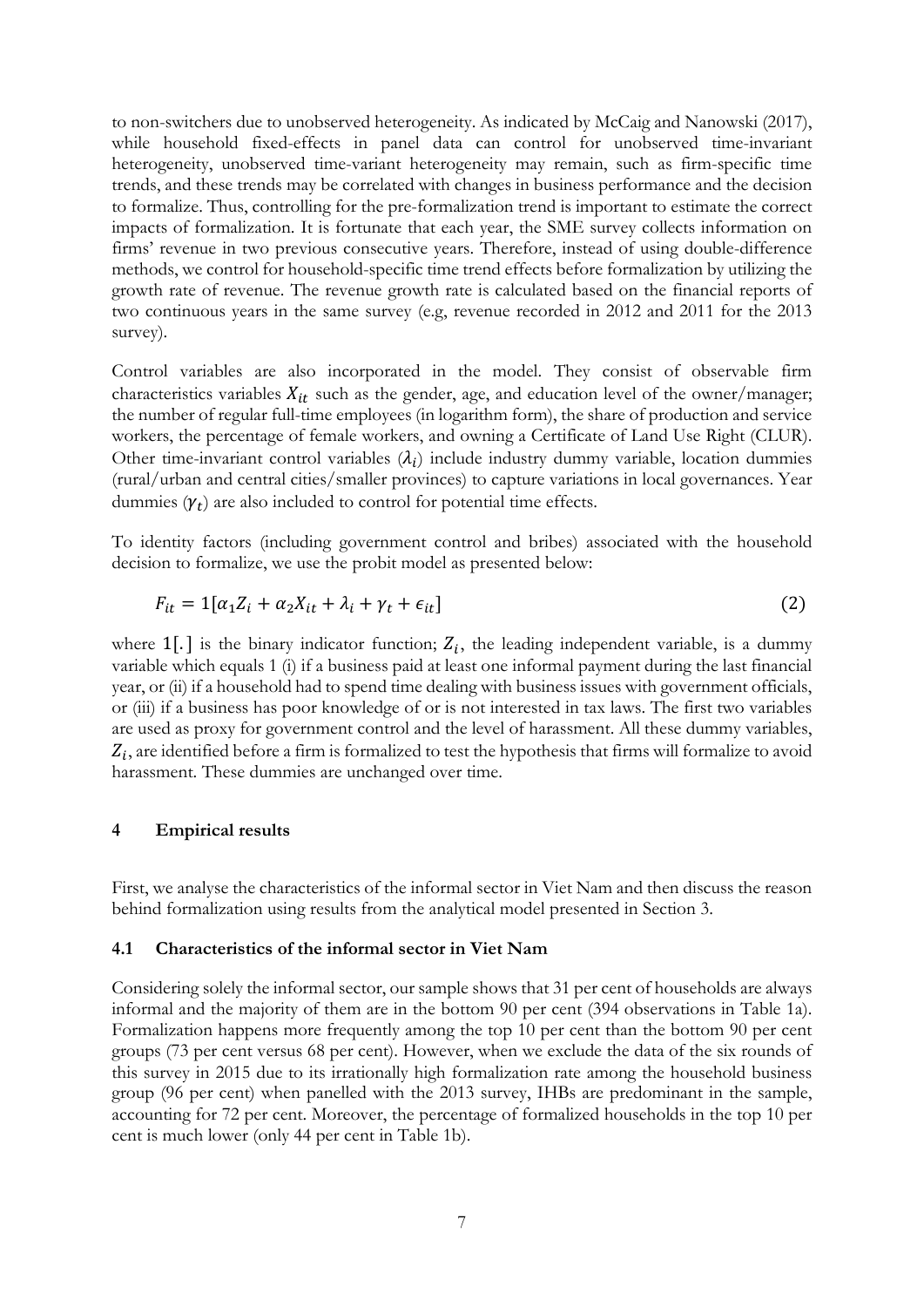Table 1a - Frequency of business types

|              | Bottom 90% | Top 10% | Total |
|--------------|------------|---------|-------|
| Non-switcher | 394        | 33      | 427   |
| (%)          | 31.85      | 26.83   | 31.40 |
| Switcher     | 843        | 90      | 933   |
| (%)          | 68.15      | 73.17   | 68.60 |
| Total        | 1237       | 123     | 1360  |
|              | 100        | 100     | 100   |

Source: Authors' calculation using SME data 2005–15.

Table 1b - Frequency of business types during 2005–13

|               | Bottom 90% | Top 10% | Total |
|---------------|------------|---------|-------|
| Non-switcher  | 773        | 57      | 830   |
| (%)           | 71.44      | 51.82   | 69.63 |
| Switcher      | 309        | 53      | 362   |
| $\frac{1}{6}$ | 28.56      | 48.18   | 30.37 |
| Total         | 1082       | 110     | 1192  |
|               | 100        | 100     | 100   |

Source: Authors' calculation using SME data 2005–13.

To shed light on the reasons why some households stay informal but others do not, we provide descriptive statistics on the characteristics of households and household owners for the whole sample (Table 2) and for the top 10 per cent (Table 3). Results from Table 2 show that switchers are stronger than non-switchers in terms of economic performance. However, they experience lower revenue growth rate after formalization, especially for the top 10 per cent (8.9 per cent compared to 1 per cent before and after switching – Table 3). Furthermore, formalized businesses pay much more taxes than before switching and they have to be controlled more by government officials after formalization (Tables 2 and 3). On the other hand, the non-switcher group pays the least taxes and informal fees. Households in this group spend less time to deal with government officials than switchers. Overall, the results indicate that strong firms can formalize whereas weaker households retain their informal status. In Section 5, we investigate whether these factors are associated with the household decision to formalize.

|                                                | Non-     | Pre-      | After-    | Total    |
|------------------------------------------------|----------|-----------|-----------|----------|
|                                                | switcher | switching | switching |          |
| Revenue (mil VND)                              | 552.8    | 862.0     | 1172.1    | 2425.5   |
|                                                | (772.0)  | (2775.8)  | (5728.8)  | (7988.3) |
| Revenue growth rate (%)                        | 5.723    | 6.437     | 4.117     | 5.722    |
|                                                | (20.44)  | (19.05)   | (30.30)   | (24.35)  |
| Taxes and fees (mil VND)                       | 1.452    | 4.252     | 7.740     | 43.40    |
|                                                | (3.484)  | (15.48)   | (31.34)   | (153.8)  |
| Tax/Revenue (%)                                | 0.388    | 0.631     | 0.679     | 2.544    |
|                                                | (0.868)  | (1.378)   | (1.199)   | (2.486)  |
| % paid at least one informal payment           | 12.42    | 19.59     | 22.88     | 37.48    |
|                                                | (24.01)  | (33.36)   | (36.69)   | (33.48)  |
| % spend time to deal with government officials | 47.22    | 61.38     | 80.92     | 92.23    |
|                                                | (35.37)  | (38.41)   | (36.40)   | (18.32)  |
| % with poor knowledge/no interest in tax law   | 82.86    | 78.58     | 83.50     | 57.38    |
|                                                | (26.66)  | (33.81)   | (31.69)   | (34.41)  |

Table 2 - Income, tax and bribe by business types - All sample

Notes: Figures in parentheses are standard deviation. We first take average each variable of each firm, and then calculate the mean of each group.

Source: Authors' calculation using SME data 2005–15.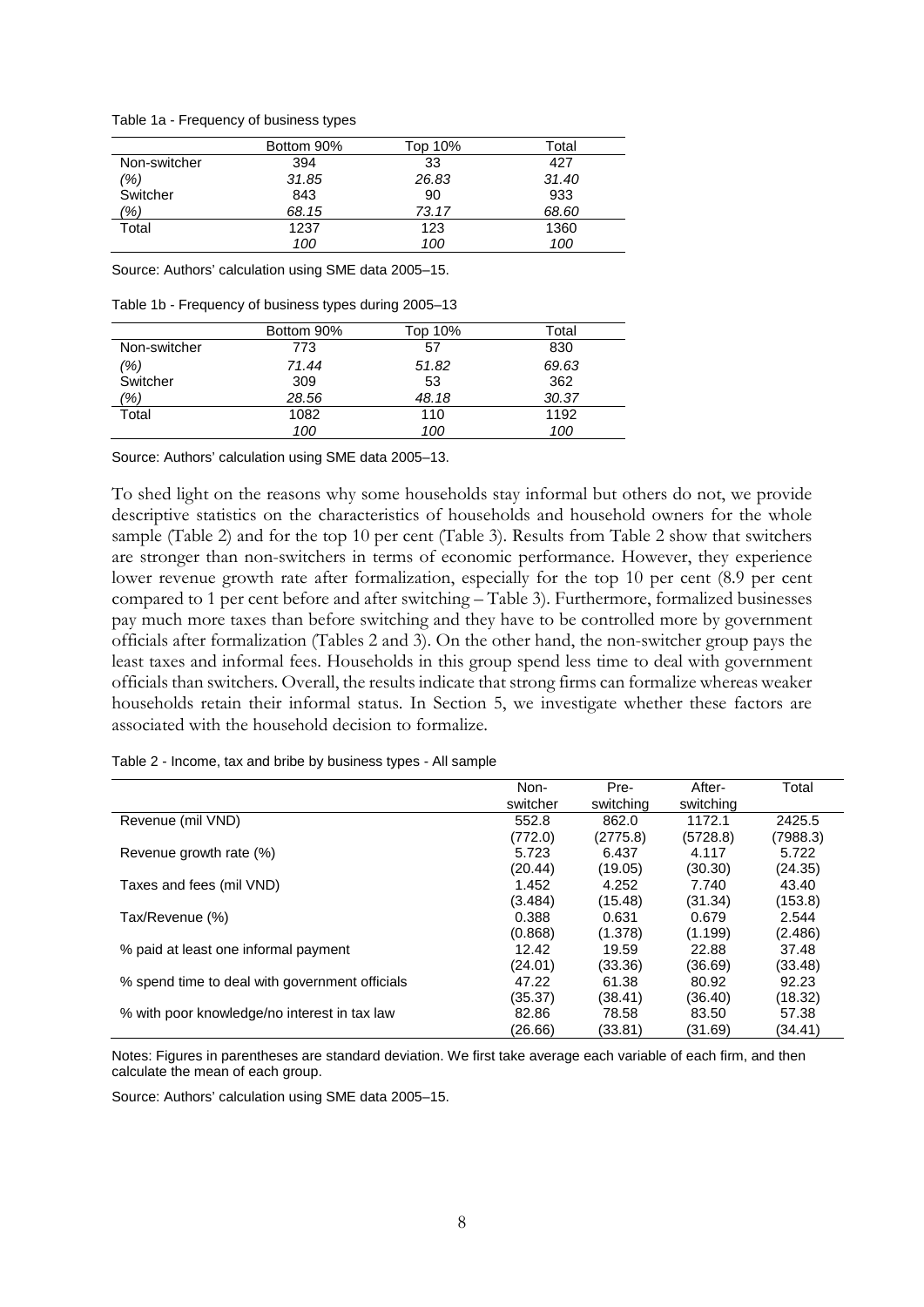Table 3 - Income, tax and bribe by business types - Top 10%

|                                                | Non-     | Pre-      | After-    | Total    |
|------------------------------------------------|----------|-----------|-----------|----------|
|                                                | switcher | switching | switching |          |
| Revenue (mil VND)                              | 2321.4   | 3832.0    | 3346.4    | 3402.0   |
|                                                | (1488.3) | (7902.7)  | (4468.5)  | (6018.0) |
| Revenue growth rate (%)                        | 7.186    | 8.906     | 1.044     | 5.524    |
|                                                | (19.44)  | (16.85)   | (17.36)   | (17.78)  |
| Taxes and fees (mil VND)                       | 4.032    | 13.39     | 17.62     | 13.59    |
|                                                | (6.754)  | (40.11)   | (47.28)   | (40.27)  |
| Tax/Revenue (%)                                | 0.383    | 0.400     | 0.631     | 0.488    |
|                                                | (0.805)  | (1.048)   | (1.271)   | (1.112)  |
| % paid at least one informal payment           | 28.60    | 29.41     | 46.36     | 35.99    |
|                                                | (32.87)  | (35.00)   | (43.33)   | (38.98)  |
| % spent time to deal with government officials | 61.26    | 75.05     | 92.71     | 79.87    |
|                                                | (35.13)  | (32.86)   | (22.24)   | (31.54)  |
| % with poor knowledge/no interest in tax law   | 73.60    | 71.22     | 72.89     | 72.26    |
|                                                | (29.51)  | (35.97)   | (36.45)   | (35.11)  |

Notes: Figures in parentheses are standard deviation. We first take average each variable of each firm, and then calculate the mean of each group.

Source: Authors' calculation using SME data 2005–15.

Tables 4 and 5 present the characteristics of household owners by types. As can be seen from Table 4, while the age of owners/managers of households is similar across groups, the percentage of owners who complete higher secondary school is higher in the switcher group compared to that of the non-switcher counterparts. While the result for the whole sample is in line with the literature which shows that informal households are operated by persons with a low level of education, a different story is found for the top 10 per cent. The education level of the households in the switcher group is lower than that of the non-switcher businesses (Table 5). Furthermore, knowledge on tax law is similar between non-switchers and formalized households before they register. Results from Tables 4 and 5 also show that household businesses in urban areas are more likely to be formalized than those in rural places.

Table 4 - Owner and household business characteristics by business types - All sample

|                                             | Non-switcher | Switcher | Total   |
|---------------------------------------------|--------------|----------|---------|
| Male owner (%)                              | 67.25        | 69.22    | 63.27   |
|                                             | (40.75)      | (38.57)  | (41.61) |
| Age of owner                                | 46.81        | 46.17    | 46.37   |
|                                             | (10.33)      | (8.634)  | (9.382) |
| Owner completed higher secondary school (%) | 38.74        | 46.76    | 56.37   |
|                                             | (41.61)      | (41.38)  | (41.12) |
| No. of dependent household members          | 1.320        | 1.372    | 1.453   |
|                                             | (1.037)      | (0.985)  | (1.105) |
| Total labor force (people)                  | 4.649        | 5.447    | 8.848   |
|                                             | (4.663)      | (7.570)  | (17.02) |
| Share of female workers (%)                 | 38.80        | 39.13    | 34.47   |
|                                             | (26.99)      | (25.12)  | (22.86) |
| Share of production and service workers (%) | 63.91        | 59.15    | 67.30   |
|                                             | (18.11)      | (20.40)  | (15.27) |
| Have a CLUR (%)                             | 68.27        | 74.54    | 67.93   |
|                                             | (37.74)      | (35.59)  | (39.59) |
| Urban areas (%)                             | 27.10        | 35.90    | 67.91   |
|                                             | (44.49)      | (47.99)  | (46.71) |
| Ha Noi, Hai Phong and HCM city (%)          | 12.26        | 18.52    | 56.94   |
|                                             | (32.83)      | (38.86)  | (49.54) |
| Medium, high-tech sector (%)                | 28.41        | 23.58    | 38.47   |
|                                             | (43.79)      | (41.82)  | (47.08) |

Note: We first take average each variable of each firm, and then calculate the mean of each group.

Source: Authors' calculation using SME data 2005–15.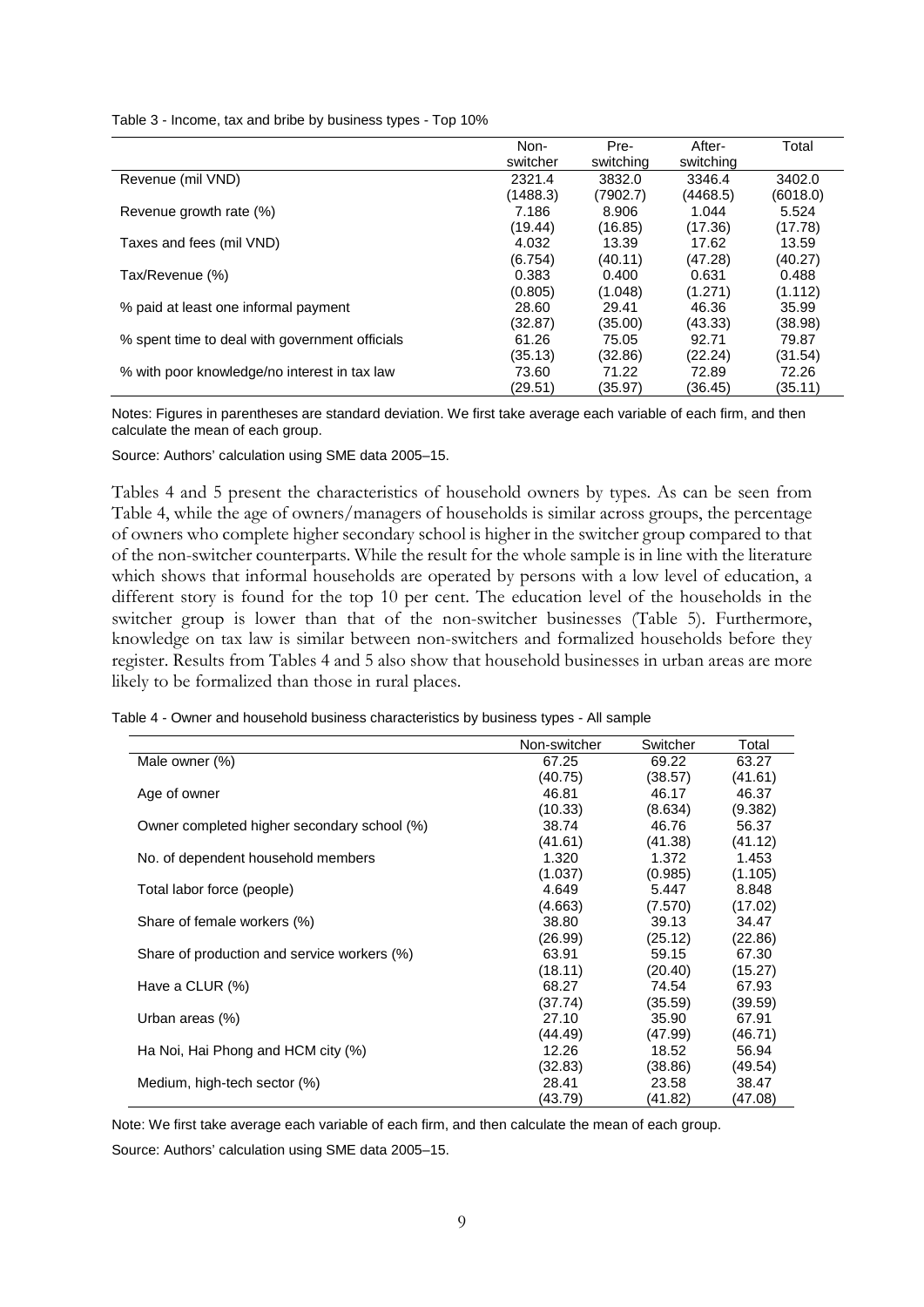|                                             | Non-switcher | Switcher | Total   |
|---------------------------------------------|--------------|----------|---------|
| Male owner (%)                              | 77.03        | 78.19    | 77.90   |
|                                             | (37.70)      | (32.05)  | (33.45) |
| Age of owner                                | 41.71        | 45.48    | 44.52   |
|                                             | (8.540)      | (8.623)  | (8.730) |
| Owner completed higher secondary school (%) | 51.44        | 44.89    | 46.56   |
|                                             | (41.97)      | (38.96)  | (39.70) |
| No. of dependent household members          | 1.656        | 1.519    | 1.554   |
|                                             | (1.215)      | (1.053)  | (1.094) |
| Total labor force (people)                  | 9.718        | 12.70    | 11.94   |
|                                             | (7.398)      | (17.43)  | (15.53) |
| Share of female workers (%)                 | 33.35        | 37.77    | 36.64   |
|                                             | (25.33)      | (23.66)  | (24.08) |
| Share of production and service workers (%) | 75.98        | 75.21    | 75.41   |
|                                             | (14.30)      | (13.15)  | (13.41) |
| Have a CLUR (%)                             | 74.46        | 74.91    | 74.79   |
|                                             | (37.56)      | (33.90)  | (34.74) |
| Urban areas (%)                             | 21.62        | 25.93    | 24.83   |
|                                             | (41.73)      | (44.03)  | (43.35) |
| Ha Noi, Hai Phong and HCM city (%)          | 16.22        | 24.07    | 22.07   |
|                                             | (37.37)      | (42.95)  | (41.61) |
| Medium, high-tech sector (%)                | 29.73        | 14.66    | 18.51   |
|                                             | (46.34)      | (34.69)  | (38.40) |

Table 5 - Owner and household business characteristics by business types - Top 10%

Note: We first take average each variable of each firm, and then calculate the mean of each group.

Source: Authors' calculation using SME data 2005–15.

## **4.2 Which households are more likely to formalize?**

In this section, we test the most common hypotheses that firms will register either when they perceive benefits of formalization or they want to avoid bribes and harassment. As indicated in the analytical framework, the estimation of the first should consider the issues of endogeneity carefully because firm heterogeneity may be both time-invariant and variant. On the other hand, the estimation of the second type of formalization is straightforward by using the probit model.

## *Staying in the informal sector because benefits outweigh the costs*

Households will consider to register or stay in the informal sector based on their perceived benefits and costs of formalization. Household businesses may compare the benefits such as the increase in their revenues and profits with the costs including taxes and labour regulations. In this paper, only taxes will be considered because household businesses are not required to register for the use of labour (Rand and Torm, 2012a) in Viet Nam. We will evaluate the benefits of formalization covering the increase in the household revenue and the cost of paying taxes. Revenue is chosen as an indicator of household performance because it allows us to quickly match them with the tax indicator. The reason is that although before 2015 households had to pay taxes based on their value added (Law on Tax management, 78/2006/QH11), tax officials use households' revenues to compute an amount of tax payment for households. This is because almost all informal households in the sample do not have accounting books (Tables 4 and 5).

Similar to Boly's (2017) study, we firstly use the random effect (RE) model to examine whether household businesses switch to the formal status because of their expected revenue increase. As indicated in Section 3, random effect models are applied because the non-switcher variable is timeconstant. The benefits of formalization on a business revenue and its growth are documented in Table 6. In this table, the dummy variable *'non-switcher'* (1 for non-switcher and 0 otherwise) reflects the differentials in revenues of informal households and their formalized counterpart. As the way to construct this variable explained in Section 3, it should be noted that the sub-sample 'non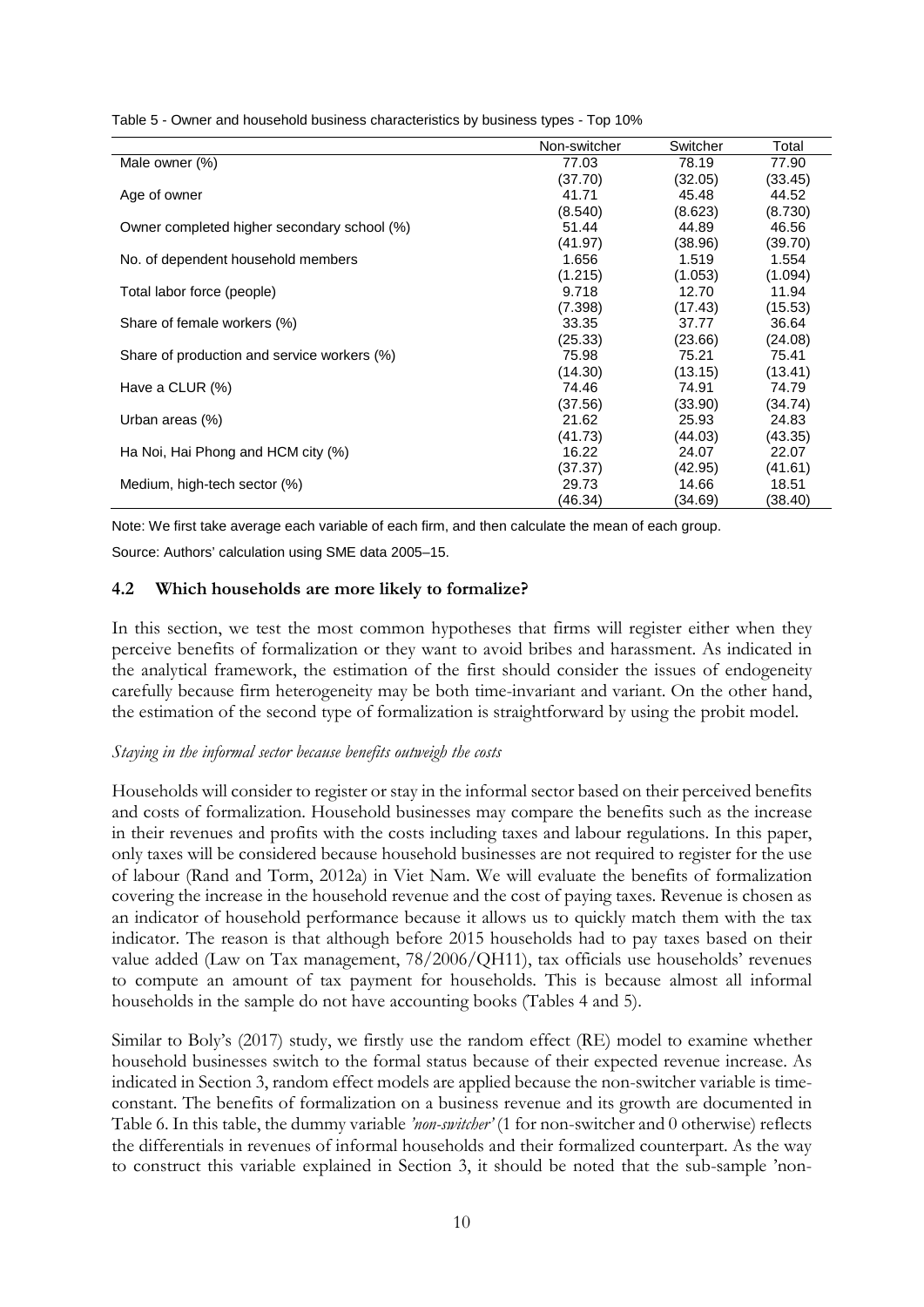switcher' may include the informal status of formalized businesses before they register. Therefore, the variable *'switcher' (after formalization)* reflects the net effects of formalization on a switched firm. That means it reflects the revenue that a household gains after formalization.

Model 1 in Table 6 shows our estimation for the whole sample. As indicated in the literature and shown in our descriptive section that formalization mostly happens among 'top' tier informal firms, we divide our sample into two groups based on their revenues before they switch from informal to formal status. Model 2 in Table 6 indicates the estimates for the top 10 per cent.

Results from model 1 reveals that non-switchers have lower revenues than formalized ones (Table 6). The coefficient of this variable in model 1 indicates that overall the revenues of informal household businesses (non-switchers) is about 20 per cent less than their formalized counterparts. The coefficient of variable *'switcher' (after formalization)* indicates that formalization increases a firm's revenue by approximately 15 per cent on average, holding other constant. Rand and Torm (2012a) find a similar rate of profit gains for formalized households using the same SME surveys in 2007 and 2009.

The estimation for the top 10 per cent reveals an interesting story. While formalized households are much stronger than informal businesses, formalization does not bring them any benefit. The coefficient of the variable *'switcher' (after formalization)* is insignificant (model 2, Table 6). Furthermore, when we control for pre-formalization trend by using the dependent variable as the growth of revenue, the variable *'switcher' (after formalization)* becomes negative and significant at 10 per cent as shown in model 3, Table 6. This indicates that non-switchers have no disadvantages over their formalized counterparts. McCaig and Nanowski (2017) also show that formalization does not bring any benefit for formalized firms if controlling pre-formalization trend using the double-difference method. The result may be one of the reasons explaining why some firms in the 'top' tiers do not register.

|                                         | Ln(Revenue)All        | Ln(Revenue)To         | Revenue growth rate:   |
|-----------------------------------------|-----------------------|-----------------------|------------------------|
|                                         | (1)                   | p 10% (2)             | Top 10% (3)            |
| Switcher (after formalization)          | $0.152***$            | $-0.064$              | $-0.059$ <sup>*</sup>  |
|                                         | (0.033)               | (0.112)               | (0.031)                |
| Non-switcher                            | $-0.197***$           | $-0.237$              | $-0.014$               |
|                                         | (0.042)               | (0.127)               | (0.030)                |
| Male owner                              | $0.084***$            | $-0.021$              | $-0.005$               |
|                                         | (0.028)               | (0.101)               | (0.027)                |
| Ln(Age of owner)                        | $-0.400$ ***          | $-0.183$              | $-0.045$               |
|                                         | (0.064)               | (0.213)               | (0.055)                |
| Owner completed higher secondary school | $0.075***$            | $0.141$ <sup>*</sup>  | 0.032                  |
|                                         | (0.025)               | (0.086)               | (0.023)                |
| No. of dependent household members      | $-0.001$              | $-0.008$              | 0.001                  |
|                                         | (0.010)               | (0.033)               | (0.009)                |
| Ln(Total labor force)                   | $0.773***$            | $0.509$ ***           | 0.007                  |
|                                         | (0.021)               | (0.057)               | (0.015)                |
| Share of female workers                 | $-0.279***$           | $-0.353$ <sup>*</sup> | $-0.099$ <sup>**</sup> |
|                                         | (0.050)               | (0.182)               | (0.048)                |
| Share of production and service workers | $0.152***$            | $-0.162$              | 0.100                  |
|                                         | (0.053)               | (0.247)               | (0.069)                |
| Have a CLUR                             | 0.029                 | 0.029                 | $-0.029$               |
|                                         | (0.027)               | (0.092)               | (0.025)                |
| Urban areas                             | $0.094$ <sup>**</sup> | $-0.026$              | 0.013                  |
|                                         | (0.041)               | (0.146)               | (0.034)                |
| Ha Noi, Hai Phong and HCM city          | $0.337***$            | $-0.175$              | $-0.049$               |
|                                         | (0.056)               | (0.162)               | (0.036)                |
| Medium, high-tech sector                | $-0.043$              | $-0.251$ <sup>*</sup> | $-0.011$               |
|                                         | (0.042)               | (0.149)               | (0.035)                |
| <b>Year 2007</b>                        | $0.075$ **            | $-0.110$              | $0.129***$             |

#### Table  $6$  - Random effect model:  $Ln(Rev)$  and  $ΔLn(Rev)$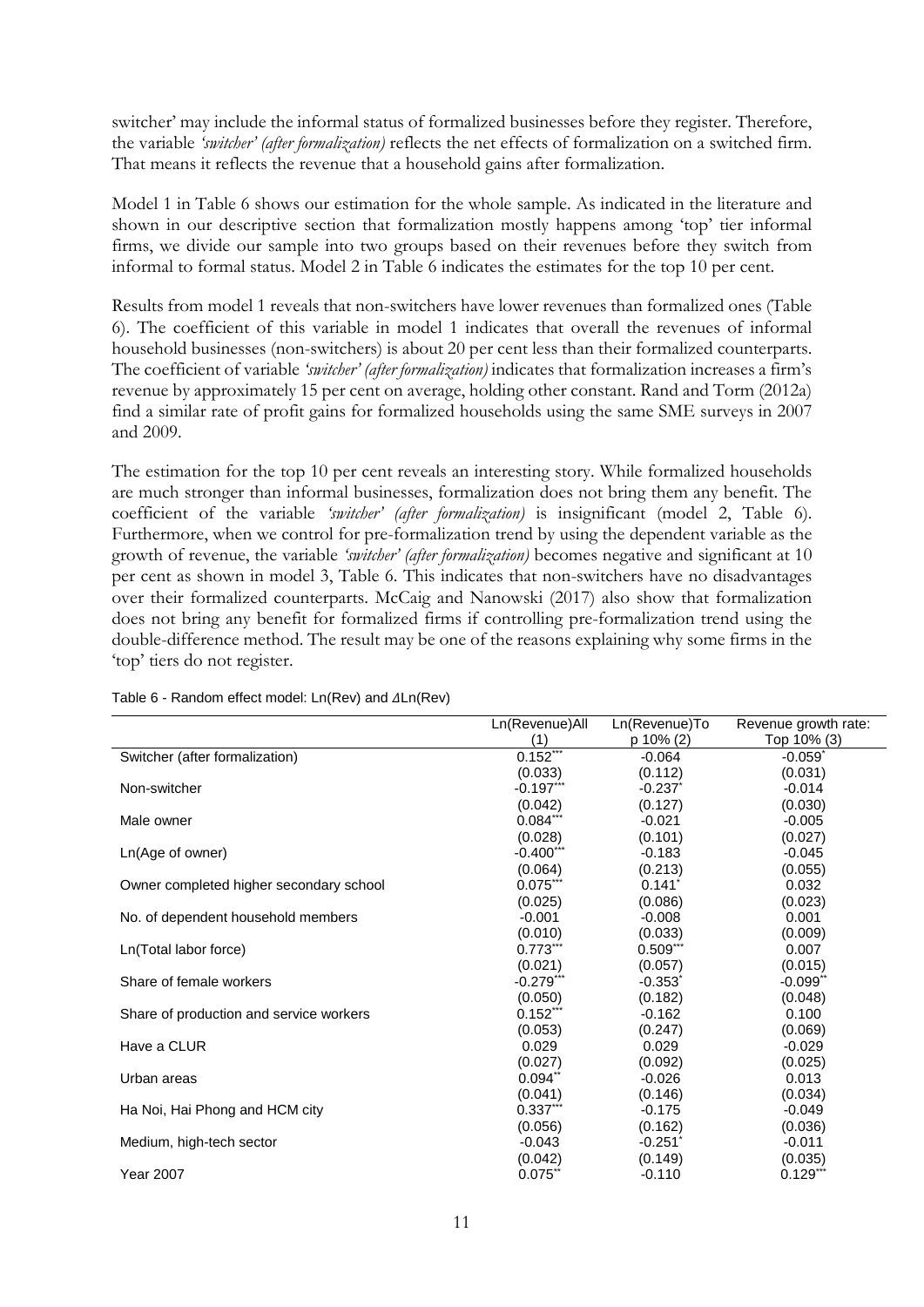|                        | (0.033)     | (0.116)               | (0.035)    |
|------------------------|-------------|-----------------------|------------|
| <b>Year 2009</b>       | $0.239***$  | 0.133                 | $-0.052$   |
|                        | (0.034)     | (0.117)               | (0.035)    |
| Year 2011              | $0.323$ *** | $0.405$ ***           | $0.136***$ |
|                        | (0.037)     | (0.126)               | (0.037)    |
| Year 2013              | $0.367***$  | $0.323$ <sup>**</sup> | $-0.034$   |
|                        | (0.038)     | (0.136)               | (0.040)    |
| Year 2015              | $0.323***$  | 0.038                 | 0.024      |
|                        | (0.052)     | (0.168)               | (0.048)    |
| Constant               | 13.019***   | 14.367***             | 0.189      |
|                        | (0.248)     | (0.824)               | (0.213)    |
| <b>Observations</b>    | 5,424       | 516                   | 516        |
| <b>Chi2-Statistics</b> | 2,580       | 140                   | 74         |
| p-value                | 0.000       | 0.000                 | 0.000      |
| R2                     | 0.481       | 0.205                 | 0.126      |

Note: Standard errors in parentheses; \* *p* < 0.10, \* *p* < 0.05, \*\* *p* < 0.01. Source: Authors' calculation using SME data 2005–15.

Table 7 - Random effect model: Ratio of taxes to VA

|                                         | Tax/Rev:     | Tax/Rev: Top | Ln(Tax): Top   |
|-----------------------------------------|--------------|--------------|----------------|
|                                         | All $(1)$    | 10% (2)      | $10\%$ (3)     |
| Switcher (after formalization)          | $0.005***$   | $0.004***$   | $2.064***$     |
|                                         | (0.001)      | (0.001)      | (0.356)        |
| Non-switcher                            | $-0.002***$  | 0.001        | $-0.571$       |
|                                         | (0.001)      | (0.002)      | (0.417)        |
| Male owner                              | $-0.000$     | $-0.000$     | $-0.461$       |
|                                         | (0.000)      | (0.001)      | (0.322)        |
| Ln(Age of owner)                        | 0.001        | 0.000        | 1.350**        |
|                                         | (0.001)      | (0.003)      | (0.687)        |
| Owner completed higher secondary school | $-0.000$     | $-0.001$     | 0.277          |
|                                         | (0.000)      | (0.001)      | (0.274)        |
| No. of dependent household members      | 0.000        | $-0.000$     | 0.129          |
|                                         | (0.000)      | (0.000)      | (0.105)        |
| Ln(Total labor force)                   | $0.001***$   | 0.001        | 0.856"         |
|                                         | (0.000)      | (0.001)      | (0.183)        |
| Share of female workers                 | 0.001        | $-0.001$     | 0.284          |
|                                         | (0.001)      | (0.002)      | (0.585)        |
| Share of production and service workers | $-0.004$ *** | 0.003        | $-0.486$       |
|                                         | (0.001)      | (0.003)      | (0.790)        |
| Have a CLUR                             | 0.000        | 0.003        | $0.569^{*}$    |
|                                         | (0.000)      | (0.001)      | (0.294)        |
| Urban areas                             | 0.001        | $0.004$ **   | 0.731          |
|                                         | (0.001)      | (0.002)      | (0.477)        |
| Ha Noi, Hai Phong and HCM city          | $0.007***$   | $0.010$ **   | 1.316**        |
|                                         | (0.001)      | (0.002)      | (0.533)        |
| Medium, high-tech sector                | $0.002^*$    | 0.000        | 0.465          |
|                                         | (0.001)      | (0.002)      | (0.489)        |
| <b>Year 2007</b>                        | $-0.003$ *** | 0.001        | $-0.373$       |
|                                         | (0.001)      | (0.001)      | (0.367)        |
| <b>Year 2009</b>                        | $-0.005$ *** | 0.000        | $-0.775$       |
|                                         | (0.001)      | (0.001)      | (0.371)        |
| <b>Year 2011</b>                        | $-0.005$ **  | $-0.001$     | $-0.497$       |
|                                         | (0.001)      | (0.002)      | (0.401)        |
| <b>Year 2013</b>                        | $-0.006$ **  | $-0.002$     | $-0.197$       |
|                                         | (0.001)      | (0.002)      | (0.432)        |
| <b>Year 2015</b>                        | $-0.009***$  | $-0.003$     | $-1.370$ **    |
|                                         | (0.001)      | (0.002)      | (0.535)        |
| Constant                                | 0.003        | $-0.006$     | $-0.943$       |
|                                         | (0.004)      | (0.011)      | (2.659)        |
| <b>Observations</b>                     | 5,424<br>422 | 516          | 516            |
| Chi2-Statistics                         | 0.000        | 78<br>0.000  | 136            |
| p-value<br>R2                           | 0.119        | 0.218        | 0.000<br>0.274 |
|                                         |              |              |                |

Note: Standard errors in parentheses; \* *p* < 0.10, \*\* *p* < 0.05, \*\*\* *p* < 0.01.

Source: Authors' calculation using SME data 2005–15.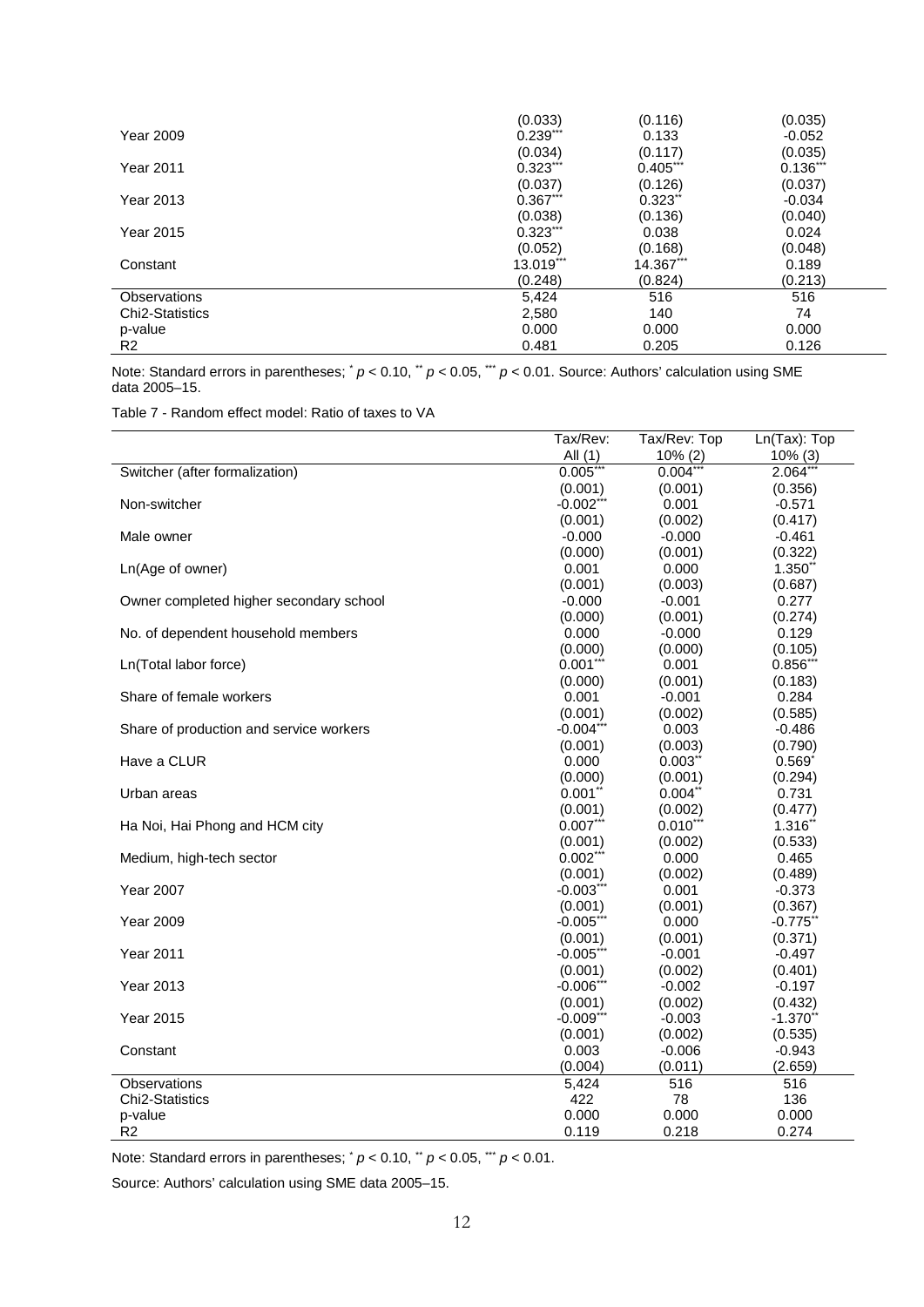We now turn to evaluate the cost of formalization by considering whether households have to pay higher taxes if they register or benefit from tax evasion if they stay in the informal sector. Table 7 documents the random effects of formalization on a firm's percentage of taxes to revenues. As can be seen from this table, household businesses pay higher taxes after formalization and the results are robust in all specifications. Specifically, a formalized household in the top 10 per cent has to pay around two times more taxes than before registering (model 3, Table 7). On the other hand, staying in the informal sector saves households' costs. An informal household can preserve 0.002 percentage points of taxes over revenue compared to formalized businesses in the whole sample. Therefore, households do not formalize because they benefit from tax evasion.

As indicated by Giang et al. (2016), it is quite common in the business sector that business owners have incentives to collude with state officials for personal gains at the expenses of the state. Although we do not have information to indicate whether tax gains come from collusion or distortion, our evidence shows that informal households benefit from not paying taxes. For the top 10 per cent, we cling to the assumption that those households cannot benefit from tax evasion without the help from tax officials. Our assumption rests on the fact that the bigger the household is, the more 'visibility' it has (Rand and Tarp, 2012). It is also shown in our descriptive statistics (Tables 4and5) that households with higher revenues, for example the top 10 per cent, have the size in terms of labour workforce which is almost double that of small businesses. Therefore, IHBs might deal with tax officials to stay informal for the benefits of tax evasion.

### *Do government controls promote formalization?*

As indicated in the literature, firms are more likely to register in countries with a better quality of the legal system (Dabla-Norris et al., 2008) or they are forced to register by government interventions in countries with a weak rule of law (De Andrade et al., 2014). We add one more reason for the case of Viet Nam where informal households formalize to avoid harassment and bribes from state officials (Cling et al., 2012). In order to investigate effects of these factors on the probability of staying in the informal sector, we estimate random effect probit model where the dependent variable is a dummy which takes the value one if a household is formalized and zero if a business is informal. The results are documented in Table 8.

|                                              | (1)         | (2)                       | (3)                    |
|----------------------------------------------|-------------|---------------------------|------------------------|
| Paid at least one informal payment           | $-0.126***$ |                           |                        |
|                                              | (0.014)     |                           |                        |
| Spend time to deal with government officials |             | $-0.162***$               |                        |
|                                              |             | (0.011)                   |                        |
| Poor knowledge/no interest in tax law        |             |                           | $-0.307***$            |
|                                              |             |                           | (0.011)                |
| Male owner                                   | $-0.019^*$  | $-0.023$ <sup>**</sup>    | $-0.022$ <sup>**</sup> |
|                                              | (0.011)     | (0.011)                   | (0.010)                |
| Ln(Age of owner)                             | 0.024       | $0.041$ <sup>*</sup>      | $0.054***$             |
|                                              | (0.023)     | (0.023)                   | (0.020)                |
| Owner completed higher secondary school      | $0.038***$  | $0.039***$                | $0.030***$             |
|                                              | (0.010)     | (0.009)                   | (0.009)                |
| No. of dependent household members           | $-0.004$    | $-0.004$                  | $-0.004$               |
|                                              | (0.004)     | (0.004)                   | (0.003)                |
| Ln(Total labor force)                        | $0.069***$  | $0.069$ $\cdot\cdot\cdot$ | $0.044$ ***            |
|                                              | (0.008)     | (0.008)                   | (0.007)                |
| Share of female workers                      | $-0.067***$ | $-0.065$                  | $-0.051***$            |
|                                              | (0.019)     | (0.019)                   | (0.017)                |
| Share of production and service workers      | $0.096***$  | 0.085                     | $0.090***$             |
|                                              | (0.022)     | (0.022)                   | (0.022)                |
| Have a CLUR                                  | $0.019^{*}$ | $0.021$ <sup>**</sup>     | $0.019$ <sup>*</sup>   |
|                                              | (0.011)     | (0.010)                   | (0.010)                |
| Urban areas                                  | $0.058***$  | $0.049$ <sup>***</sup>    | $0.046$ **             |
|                                              |             |                           |                        |

Table 8 - Random effect probit model of formalization - All sample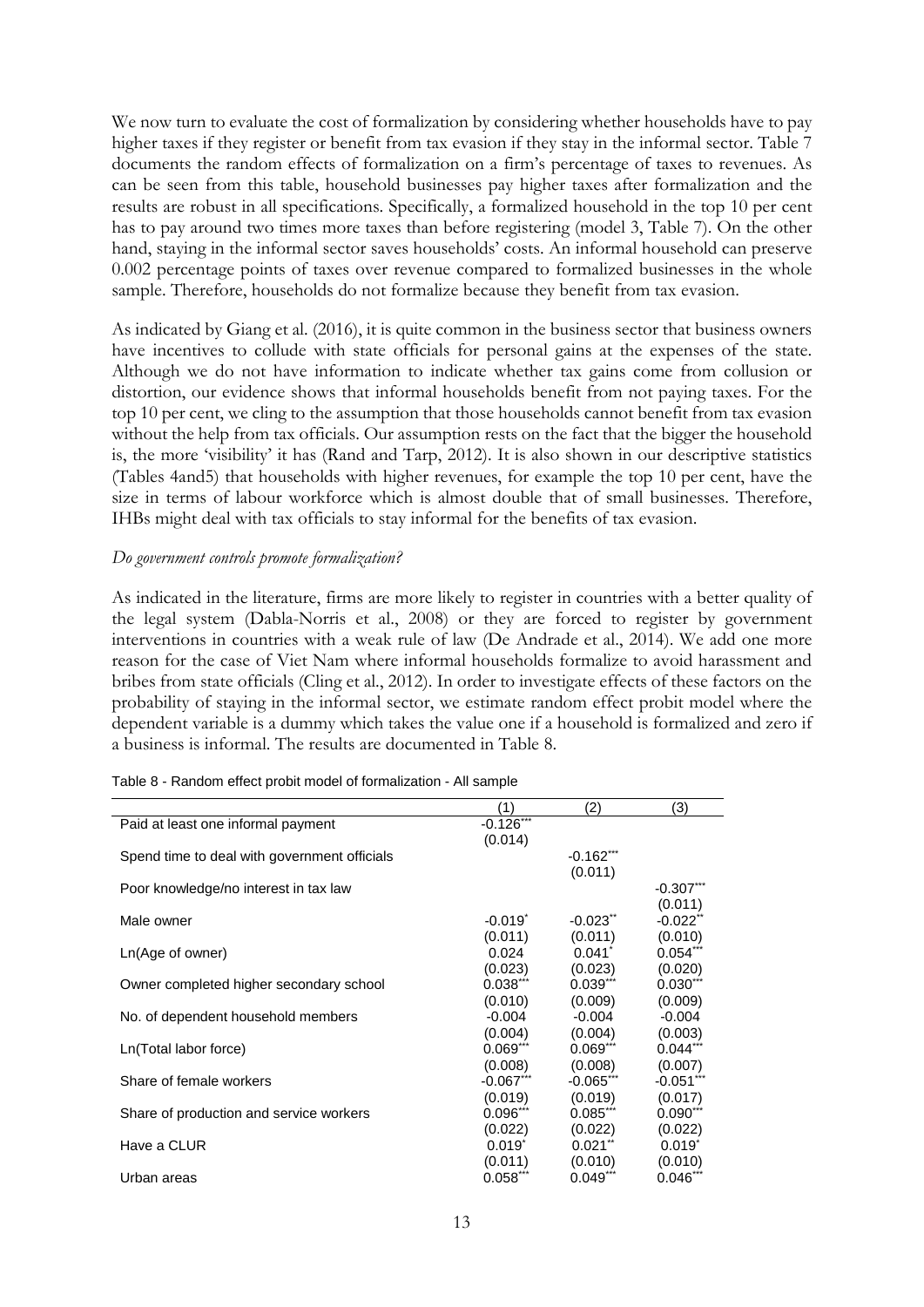|                                | (0.013)     | (0.013)                | (0.011)     |
|--------------------------------|-------------|------------------------|-------------|
| Ha Noi, Hai Phong and HCM city | $0.089***$  | $0.062***$             | 0.002       |
|                                | (0.017)     | (0.017)                | (0.014)     |
| Medium, high-tech sector       | $0.044***$  | $0.044$ <sup>***</sup> | $0.022^*$   |
|                                | (0.014)     | (0.013)                | (0.011)     |
| <b>Year 2007</b>               | $0.145***$  | $0.141$ <sup>***</sup> | $0.143***$  |
|                                | (0.014)     | (0.014)                | (0.014)     |
| <b>Year 2009</b>               | $0.214***$  | $0.208$ ***            | $0.214***$  |
|                                | (0.014)     | (0.014)                | (0.014)     |
| <b>Year 2011</b>               | $0.314$ *** | $0.305$ <sup>***</sup> | $0.304***$  |
|                                | (0.015)     | (0.015)                | (0.015)     |
| <b>Year 2013</b>               | $0.342***$  | $0.326$ <sup>***</sup> | $0.299***$  |
|                                | (0.015)     | (0.015)                | (0.015)     |
| <b>Year 2015</b>               | $1.027***$  | $1.008$ ***            | $0.980$ *** |
|                                | (0.016)     | (0.016)                | (0.016)     |
| <b>Observations</b>            | 5,424       | 5,424                  | 5,424       |
| Chi <sub>2</sub> -Statistics   | 6,325       | 6,486                  | 7,205       |
| p-value                        | 0.000       | 0.000                  | 0.000       |
| R <sub>2</sub>                 | 0.503       | 0.524                  | 0.571       |

Notes: Marginal effects; Standard errors in parentheses. \* *p* < 0.10, \*\* *p* < 0.05, \*\*\* *p* < 0.01

Source: Authors' calculation using SME data 2005–15.

To examine how government controls and households' knowledge on the legal system, especially on the tax law, are associated with the probability of being registered, we separate the impacts of '*paying at least one informal payment*' (1 if paid and 0 if did not pay anything), '*spend management time to deal with government officials*' (1 if spent time and 0 if did not), and '*poor knowledge or no interest in tax law*' (1 if the household has poor knowledge of tax law and 0 otherwise) in three specifications in Table 8. These variables are taken in the pre-formalization period, based on the assumption that firms are more likely to register if they were more inspected or had a good knowledge of tax law.

Our results show that paying the informal payment and dealing with government officials in the past do not increase the likelihood of formalization (Tables 8 and 9). Moreover, the coefficient of variable '*poor knowledge or no interest in tax law*' indicates that households, which have poor knowledge of tax law, are less likely to register (model 3, Table 8). For the top 10 per cent, households are indifferent with formalization regardless of involving informal payment or not. In addition, the likelihood of formalization in this 'top' tier business reduces when households spend more time to '*deal with government officials*' and '*have poor knowledge or no interest in tax law*' (models 2 and 3, Table 9). As indicated by Giang et al. (2016: 413), the majority of household businesses are subject to be checked at least once a year and businesses often give informal payment each time they are inspected. Furthermore, business owners often do not understand how the tax level is calculated and have to pay what they are told. It seems that household businesses deal with government officials to stay informal and therefore, they do not need to acquire good knowledge on the tax law.

The above results do not support findings from Cling et al. (2012)'s qualitative study that households register to avoid bribes and harassment. Instead, the results might support our assumption in the previous section that there may be a handshake between informal households, especially those in the top tiers, and tax officials. Although our findings lack evidence to examine whether there is a potential collusion between informal households and tax officials, these are worthy for future qualitative and quantitative studies to investigate the collusion corruption as determinants of informality in developing countries.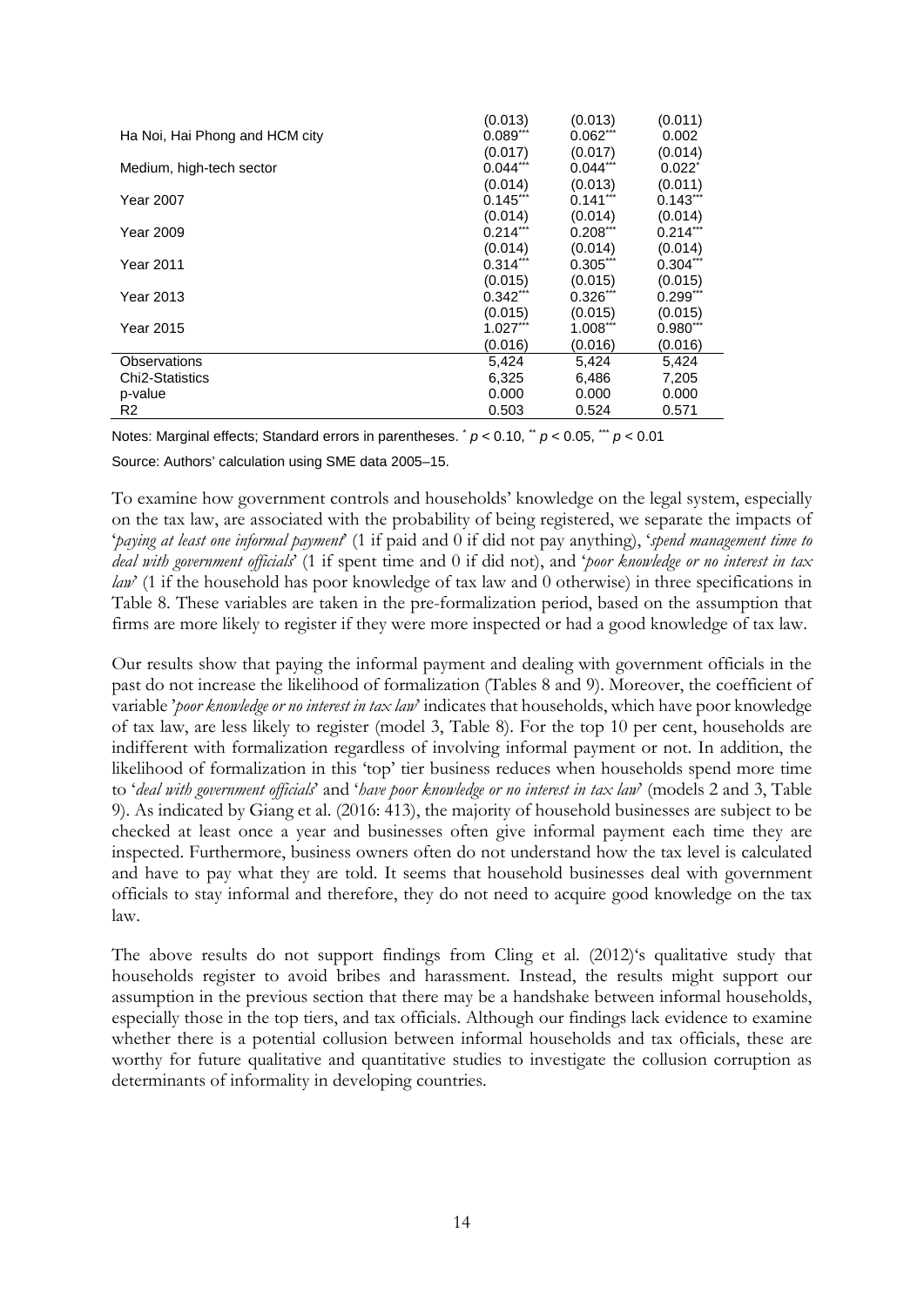|                                              | (1)                   | (2)                   | (3)                   |
|----------------------------------------------|-----------------------|-----------------------|-----------------------|
| Paid at least one informal payment           | $-0.027$              |                       |                       |
|                                              | (0.040)               |                       |                       |
| Spend time to deal with government officials |                       | $-0.194$ ***          |                       |
|                                              |                       | (0.042)               |                       |
| Poor knowledge/no interest in tax law        |                       |                       | $-0.268$ **           |
|                                              |                       |                       | (0.043)               |
| Male owner                                   | $-0.049$              | $-0.059$              | $-0.063$              |
|                                              | (0.041)               | (0.039)               | (0.039)               |
| Ln(Age of owner)                             | 0.040                 | 0.079                 | 0.070                 |
|                                              | (0.085)               | (0.081)               | (0.079)               |
| Owner completed higher secondary school      | 0.047                 | 0.043                 | 0.030                 |
|                                              | (0.034)               | (0.033)               | (0.033)               |
| No. of dependent household members           | $-0.034***$           | $-0.026$ <sup>*</sup> | $-0.024"$             |
|                                              | (0.013)               | (0.013)               | (0.012)               |
| Ln(Total labor force)                        | 0.029                 | 0.024                 | 0.013                 |
|                                              | (0.023)               | (0.022)               | (0.022)               |
| Share of female workers                      | 0.019                 | 0.010                 | 0.012                 |
|                                              | (0.073)               | (0.070)               | (0.069)               |
| Share of production and service workers      | $-0.010$              | $-0.009$              | 0.018                 |
|                                              | (0.101)               | (0.099)               | (0.098)               |
| Have a CLUR                                  | $-0.014$              | $-0.013$              | $-0.013$              |
|                                              | (0.037)               | (0.036)               | (0.036)               |
| Urban areas                                  | 0.013                 | $-0.045$              | $-0.051$              |
|                                              | (0.057)               | (0.054)               | (0.052)               |
| Ha Noi, Hai Phong and HCM city               | $0.112^{*}$           | $0.128$ **            | 0.054                 |
|                                              | (0.061)               | (0.056)               | (0.055)               |
| Medium, high-tech sector                     | $-0.031$              | $-0.022$              | $-0.029$              |
|                                              | (0.058)               | (0.054)               | (0.052)               |
| Year 2007                                    | $0.099$ <sup>**</sup> | 0.099"                | $0.101$ <sup>**</sup> |
|                                              | (0.048)               | (0.048)               | (0.048)               |
| <b>Year 2009</b>                             | $0.159***$            | $0.161***$            | 0.168"                |
|                                              | (0.048)               | (0.048)               | (0.048)               |
| <b>Year 2011</b>                             | $0.353***$            | $0.350***$            | $0.360$ <sup>**</sup> |
|                                              | (0.050)               | (0.050)               | (0.049)               |
| <b>Year 2013</b>                             | $0.494***$            | $0.480**$             | $0.485$ <sup>*</sup>  |
|                                              | (0.051)               | (0.051)               | (0.050)               |
| <b>Year 2015</b>                             | $0.955$ <sup>*</sup>  | $0.937$ <sup>*</sup>  | $0.945$ <sup>*</sup>  |
|                                              | (0.054)               | (0.053)               | (0.053)               |
| Observations                                 | 516                   | 516                   | 516                   |
| Chi <sub>2</sub> -Statistics                 | 482                   | 504                   | 532                   |
| p-value                                      | 0.000                 | 0.000                 | 0.000                 |
| R <sub>2</sub>                               | 0.456                 | 0.487                 | 0.509                 |

Table 9 - Random effect probit model of formalization - Top 10%

Notes: Marginal effects; Standard errors in parentheses.  $\dot{p}$  < 0.10,  $\dot{p}$  < 0.05,  $\dot{m}$   $p$  < 0.01 Source: Authors' calculation using SME data 2005–15.

#### **5 Conclusion**

The informal sector remains large in poor and developing countries. Since the existence of the sector has been seen as a weakness of the economy, identifying determinants of informality to promote the process of formalization is an ideal policy goal for any country. In this paper, we investigate factors associated with the informality of household businesses in Viet Nam using the unbalanced panel data from the SME surveys in Viet Nam in 2005, 2007, 2009, 2011, 2013, and 2015.

The paper finds that most of the informal households are in the bottom of 90 per cent. They are run by lower educated owners and have lower revenue than formalized and formal households. On the other hand, informal household businesses in the top 10 per cent have no disadvantages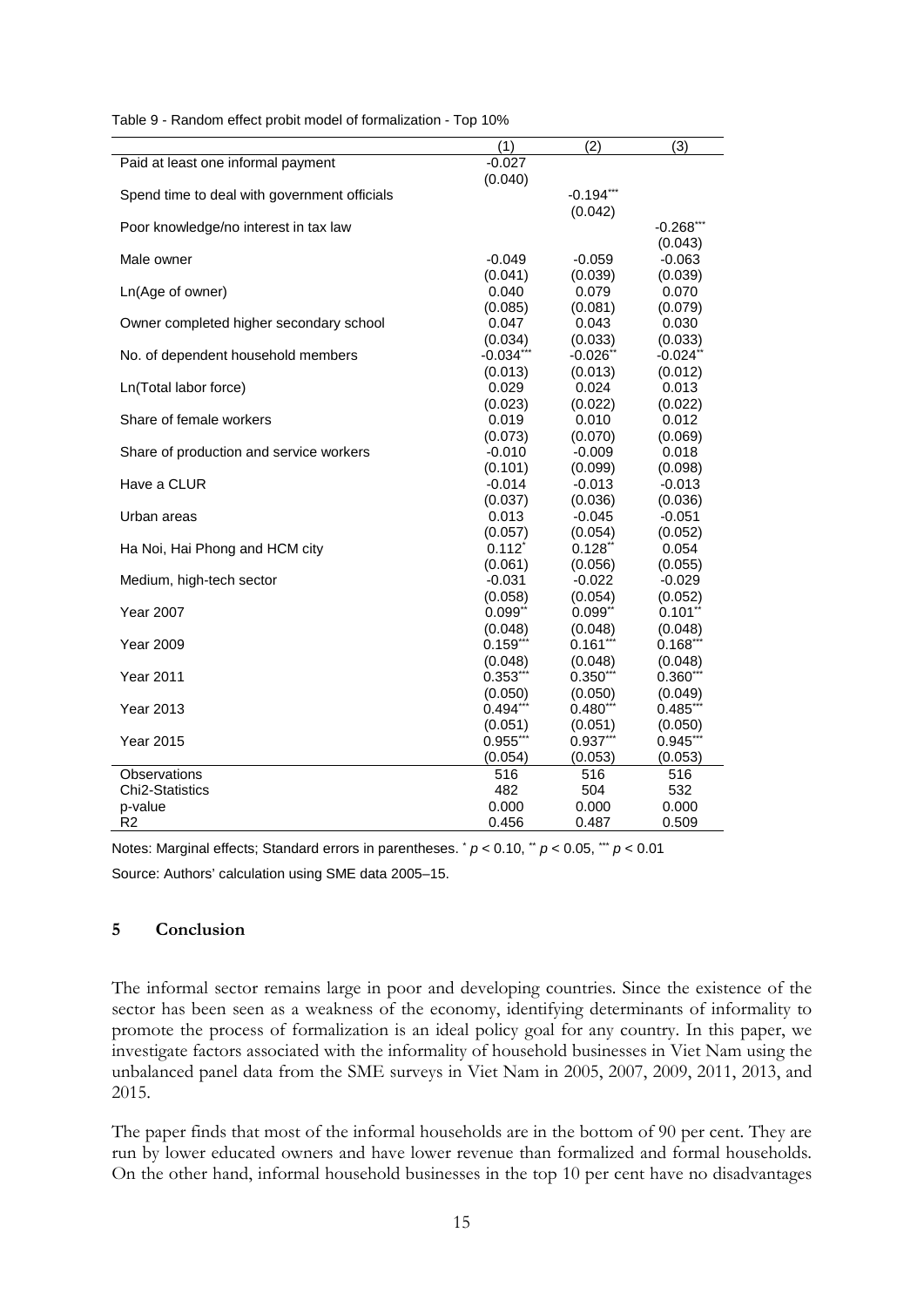in terms of human capital over their formal counterparts. In line with the literature, our results reveal that only strong firms can formalize whereas weaker households stay informal. Furthermore, household businesses in urban areas are more likely to be formalized than those in rural places. Although we find that formalization happens more frequently among the top than the 'lower' tiers, results from the paper show that not all stronger firms formalize.

Using the random effect method, we find that while switchers in the whole sample benefit from an increase in revenues, formalized households in the top 10 per cent do not benefit or even experience a negative revenue growth rate when controlling for pre-formalization trend. Whereas staying informal reduces business costs from tax evasion and this gain is higher if a household is in the top tiers. Results from the paper may explain why a proportion of households in the toptiers remains informal.

The paper also examines whether government controls and household knowledge on tax law help to promote formalization. The results reveal that being more inspected by government officials and paying the informal payment in the past do not promote the likelihood of formalization, especially among the top 10 per cent. This, coupled with tax benefits from staying informal, raise a suspicion on the handshake between informal households in the top tiers and government tax officials for personal gains. This opens room for future qualitative and quantitative studies to investigate the collusion corruption as a determinant of informality in developing countries.

#### **References**

- Azuma, Y., and H.I. Grossman (2002). 'A Theory of the Informal Sector'. NBER Working Paper no. 8823. Cambridge, MA: National Bureau of Economic Research. Available at: http://www.nber.org/papers/w8823.pdf
- Bacchetta, M., E. Ernst, and J.P. Bustamante (2009). *Globalization and informal jobs in developing countries*. Geneva: ILO and WTO.
- Boly, A. (2017). 'On the short-and medium-term effects of formalisation: Panel evidence from Vietnam'. *The Journal of Development Studies*, 1–16.
- Botero, J., S. Djankov, R. La Porta, F. Lopez-de-Silanes, and A. Shleifer (2004). 'The Regulation of Labor'. *Quarterly Journal of Economics* 119, no. 4: 1339–82.
- Cling, J.-P., M. Razafindrakoto, and F. Roubaud (2011). *The informal economy in Viet nam*. Hanoi: International Labour Organization.
- Cling, J.-P., M. Razafindrakoto, and F. Roubaud (2012). 'To be or not to be registered? Explanatory factors behind formalizing non-farm household businesses in Vietnam'. *Journal of the Asia Pacific Economy*, *17*(4), 632–52.
- Cross, J. (2000). 'Street vendors, and postmodernity: Conflict and compromise in the global economy'. *International Journal of Sociology and Social Policy*, *20*(1/2), 29–51.
- Cunningham, W.V., and W.F. Maloney (2001). 'Heterogeneity among Mexico's microenterprises: An application of factor and cluster analysis'. *Economic Development and Cultural Change*, *50*(1), 131–56.
- Dabla-Norris, E., M. Gradstein, and G. Inchauste (2008). 'What causes firms to hide output? The determinants of informality'. *Journal of Development Economics*, *85*(1), 1–27.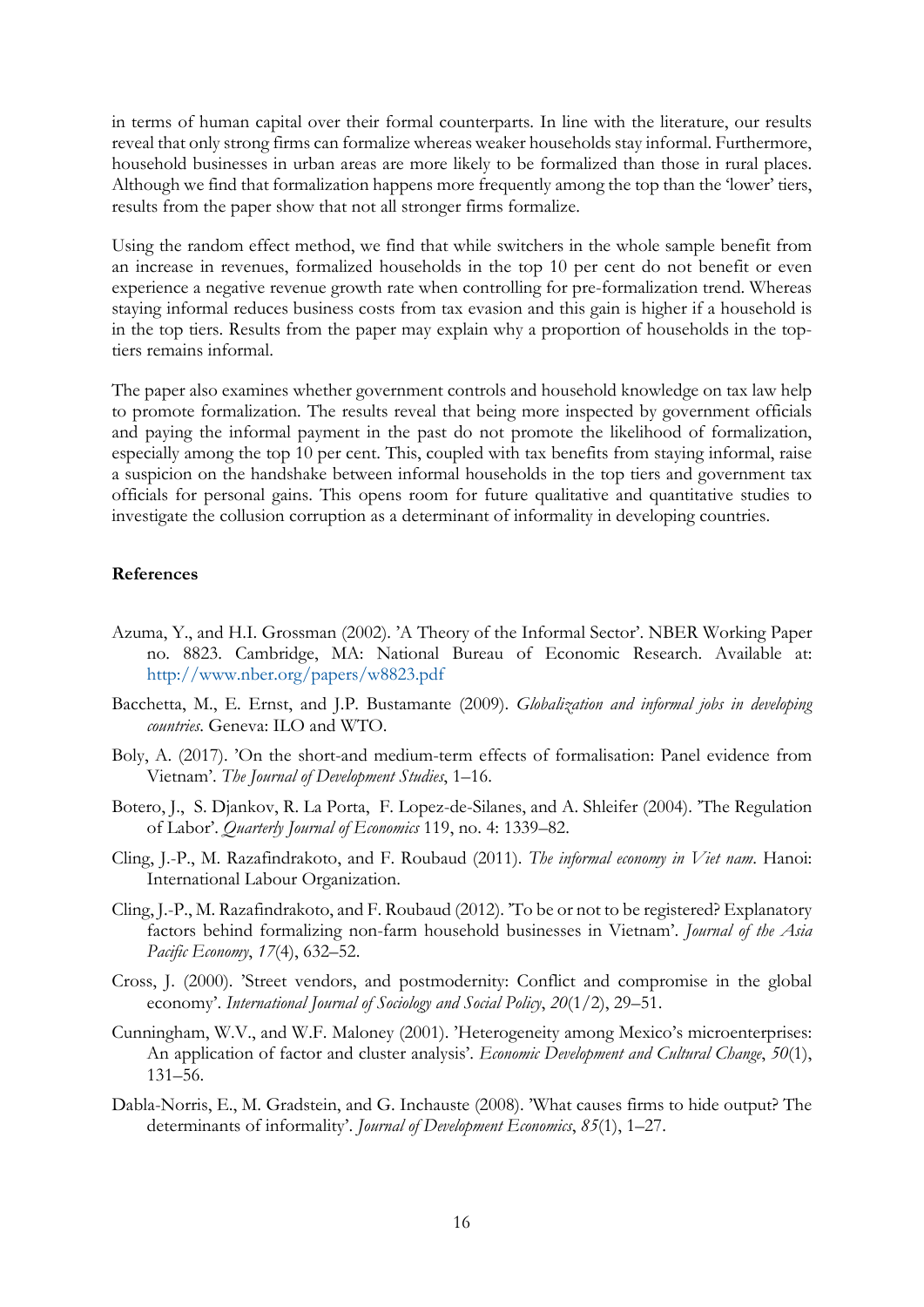- De Andrade, G.H., M. Bruhn, and D. McKenzie (2014). 'A helping hand or the long arm of the law? Experimental evidence on what governments can do to formalize firms'. *The World Bank Economic Review*, *30*(1), 24–54.
- Demenet, A., M. Razafindrakoto, and F. Roubaud (2016). 'Do informal businesses gain from registration and how? Panel data evidence from Vietnam'. *World Development*, *84*, 326–41.
- Fajnzylber, P., W.F. Maloney, and G.V. Montes-Rojas (2009). 'Releasing constraints to growth or pushing on a string? Policies and performance of Mexican micro-firms'. *The Journal of Development Studies*, *45*(7), 1027–47.
- Fajnzylber, P., W.F. Maloney, and G.V. Montes-Rojas (2011). 'Does formality improve micro-firm performance? Evidence from the Brazilian simples program'. *Journal of Development Economics*, *94*(2), 262–76.
- Friedman, E., S. Johnson, D. Kaufman, and P. Zoido-Lobatón (2000). 'Dodging the Grabbing Hand: The Determinants of Unofficial Activity in 69 Countries.' *Journal of Public Economics* 76, no. 3: 459–92.
- General Statistics Office of Vietnam (2013). 'Results of the 2012 establishment census'. Hanoi: Statistical Publishing House.
- Giang, D.H., P.T. Xuan, and N.Q. Hai (2016). 'Corruption risks in Vietnam? A household business sector'. *Crime, Law and Social Change*, *65*(4-5), 395–422.
- Günther, I., and A. Launov (2012). 'Informal employment in developing countries: Opportunity or last resort?' *Journal of Development Economics*, *97*(1), 88–98.
- Harris, J. R., and M.P. Todaro (1970). 'Migration, unemployment and development: A two-sector analysis'. *The American Economic Review*, *60*(1), 126–142.
- Hart, K. (1973). 'Informal income opportunities and urban employment in Ghana'. *The Journal of Modern African Studies*, *11*(1), 61–89.
- Hussmanns, R. (2004a). *Measuring the informal economy: From employment in the informal sector to informal employment*. Geneva: Policy Integration Department, Bureau of Statistics, International labour Office.
- Hussmanns, R. (2004b). 'Statistical definition of informal employment: Guidelines endorsed by the seventeenth international conference of labour statisticians (2003)'. In *7th meeting of the expert group on informal sector statistics (Delhi group)* (pp. 2–4).
- Johnson, S., D. Kaufmann, and A. Shleifer (1997). 'The unofficial economy in transition'. *Brookings Papers on Economic Activity* 27, no. 2: 159-239. Washington, DC: Brookings Institution.
- La Porta, R., and A. Shleifer (2014). 'Informality and development'. *The Journal of Economic Perspectives*, *28*(3), 109–126.
- Levenson, A. R., and W. Maloney (1998). *The informal sector, firm dynamics, and institutional participation*. Washington, DC: The World Bank.
- Lewis, W. A. (1954). 'Economic development with unlimited supplies of labour'. *The Manchester School*, *22*(2), 139–91.
- Loayza, N. V. (1996). 'The economics of the informal sector: A simple model and some empirical evidence from Latin America'. In *Carnegie-rochester conference series on public policy* (Vol. 45, pp. 129–62). Amsterdam: Elsevier.
- Maloney, W. F. (2004). 'Informality revisited'. *World Development*, *32*(7), 1159–78.